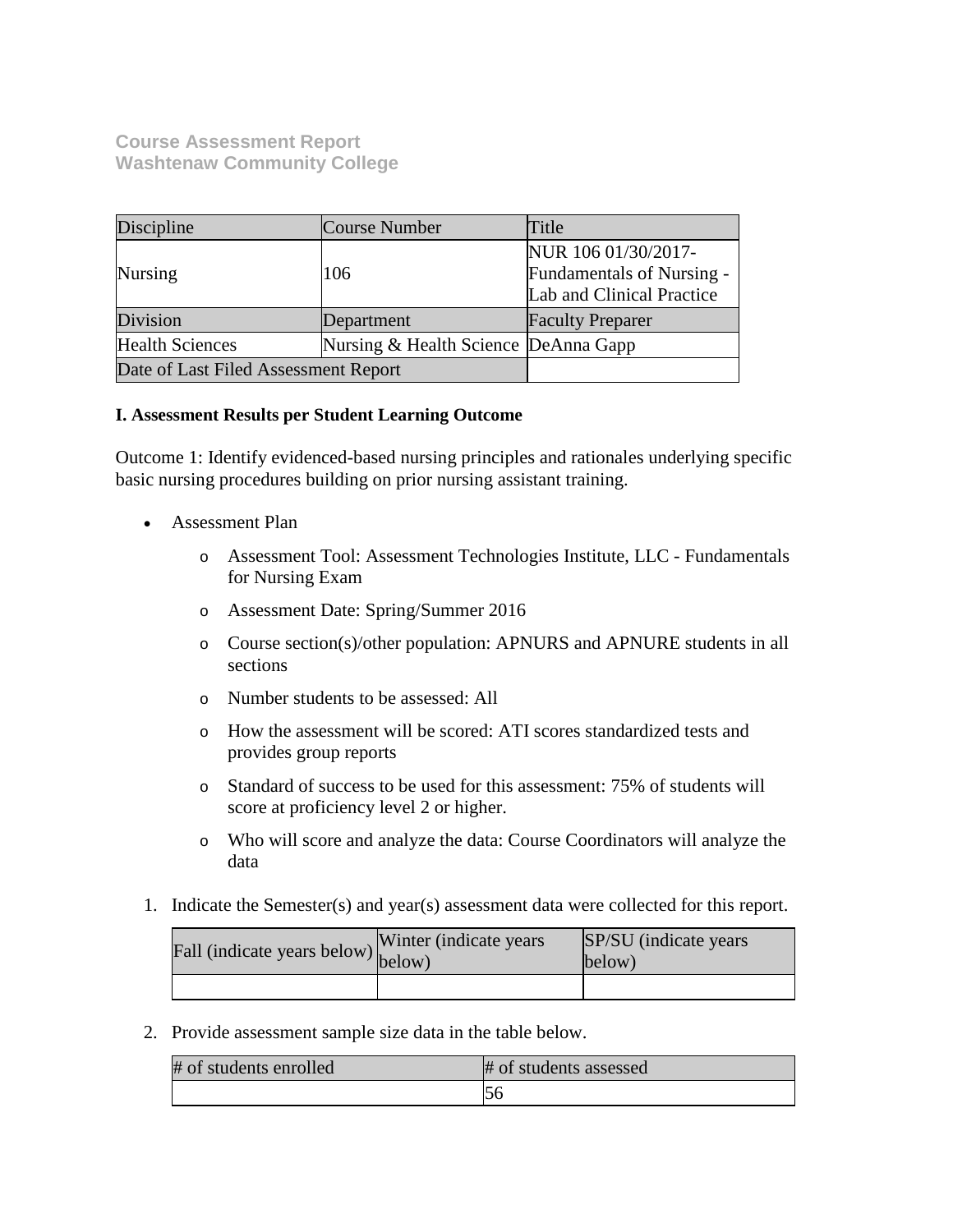3. If the number of students assessed differs from the number of students enrolled, please explain why all enrolled students were not assessed, e.g. absence, withdrawal, or did not complete activity.

NA

4. Describe how students from all populations (day students on campus, DL, MM, evening, extension center sites, etc.) were included in the assessment based on your selection criteria.

All students were included

5. Describe the process used to assess this outcome. Include a brief description of this tool and how it was scored.

ATI was a third party test scored by the ATI company

6. Briefly describe assessment results based on data collected for this outcome and tool during the course assessment. Discuss the extent to which students achieved this learning outcome and indicate whether the standard of success was met for this outcome and tool.

# Met Standard of Success: No

There are no assessment results to discuss. None of the students took the ATI exam. Therefore, the standard of success was not met. Instead, the nursing program decided to take the Kaplan exam instead.

7. Based on your interpretation of the assessment results, describe the areas of strength in student achievement of this learning outcome.

The Nursing Program changed the third party vendor of ATI to Kaplan based on current trends/needs of the students.

8. Based on your analysis of student performance, discuss the areas in which student achievement of this learning outcome could be improved. If student met standard of success, you may wish to identify your plans for continuous improvement.

This outcome was not met. Next time, I suggest having more generic assessment tool description, such as third part vendor test, instead of specific ATI because vendors change frequently.

Outcome 2: Implement procedures for providing a safe and effective care environment in the lab and clinical settings.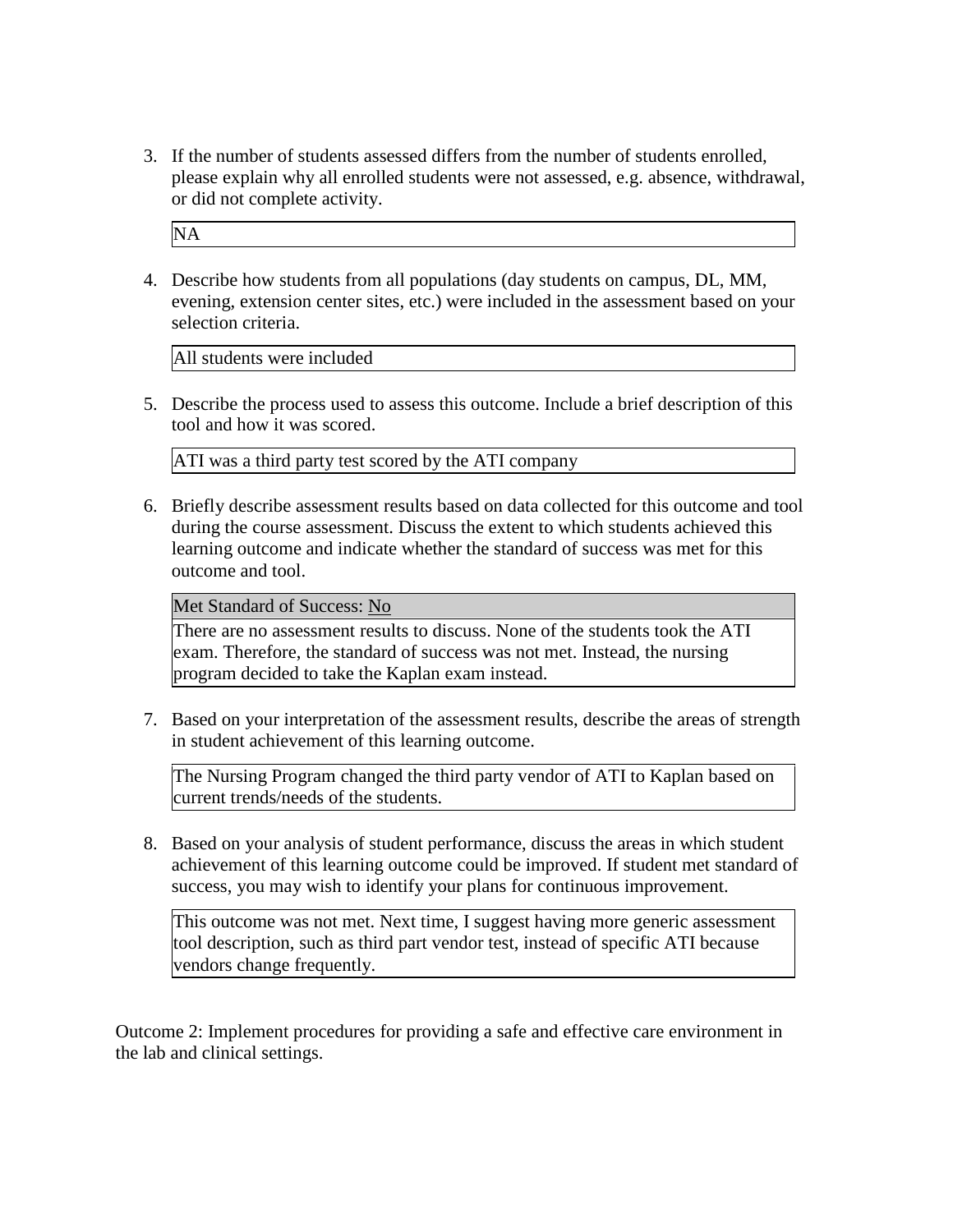- Assessment Plan
	- o Assessment Tool: Analysis/tracking sheet of NUR 106 laboratory skills check lists
	- o Assessment Date: Spring/Summer 2016
	- o Course section(s)/other population: APNURS and APNURE students in all sections
	- o Number students to be assessed: All
	- o How the assessment will be scored: Tracking sheets are scored using a departmentally-developed rubric.
	- o Standard of success to be used for this assessment: 75% of students will pass each NUR 106 skill on their first attempt.
	- o Who will score and analyze the data: Course Coordinators will analyze the data.
- 1. Indicate the Semester(s) and year(s) assessment data were collected for this report.

| Fall (indicate years below) below) | Winter (indicate years) | SP/SU (indicate years)<br>below) |
|------------------------------------|-------------------------|----------------------------------|
| 2016                               |                         |                                  |

2. Provide assessment sample size data in the table below.

| # of students enrolled | # of students assessed |
|------------------------|------------------------|
| 56                     | IJC.                   |

3. If the number of students assessed differs from the number of students enrolled, please explain why all enrolled students were not assessed, e.g. absence, withdrawal, or did not complete activity.

NA

4. Describe how students from all populations (day students on campus, DL, MM, evening, extension center sites, etc.) were included in the assessment based on your selection criteria.

| All were included |  |  |
|-------------------|--|--|
|                   |  |  |

5. Describe the process used to assess this outcome. Include a brief description of this tool and how it was scored.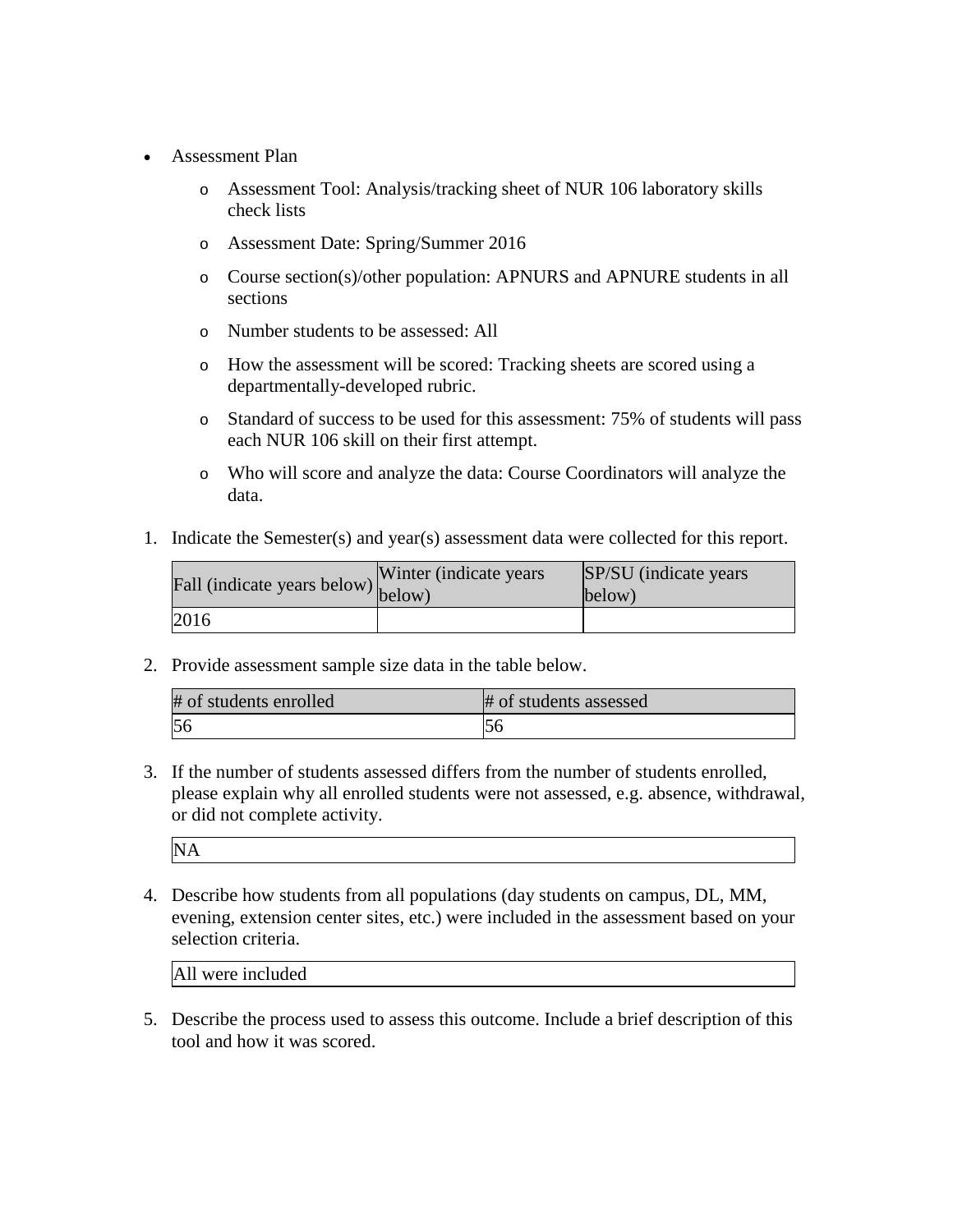There are specific lab check-off sheets according to the Taylor Check-off book. Students can be not proficient, proficient, or excel. If a students receives a not proficient in any of the steps, then the student receives a NP on that attempt.

6. Briefly describe assessment results based on data collected for this outcome and tool during the course assessment. Discuss the extent to which students achieved this learning outcome and indicate whether the standard of success was met for this outcome and tool.

Met Standard of Success: Yes

At least 75% of the students received a Pass on their first attempt. The standard of success was met.

7. Based on your interpretation of the assessment results, describe the areas of strength in student achievement of this learning outcome.

All students performed extremely high in this outcome.

8. Based on your analysis of student performance, discuss the areas in which student achievement of this learning outcome could be improved. If student met standard of success, you may wish to identify your plans for continuous improvement.

For continuous improvement, this course must be redesigned to meet the demands of a harder NCLEX examination.

Outcome 2: Implement procedures for providing a safe and effective care environment in the lab and clinical settings.

- Assessment Plan
	- o Assessment Tool: Final Clinical Evaluation
	- o Assessment Date: Spring/Summer 2016
	- o Course section(s)/other population: APNURS and APNURE students in all sections
	- o Number students to be assessed: All
	- o How the assessment will be scored: Final Clinical Evaluations will be scored using a departmentally-developed rubric.
	- o Standard of success to be used for this assessment: 90% of students will earn a score of pass on their final clinical evaluation.
	- o Who will score and analyze the data: Course coordinator will analyze the data.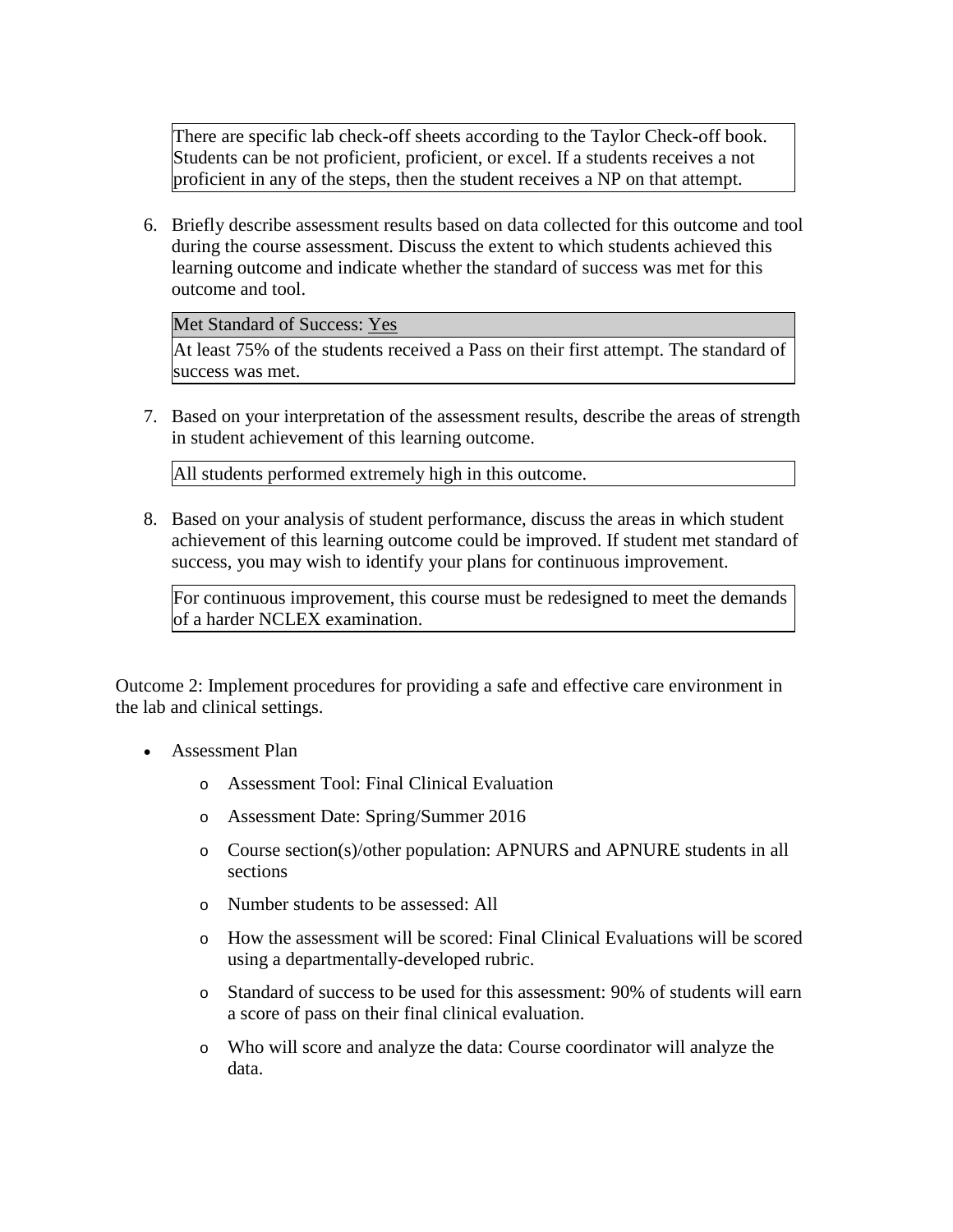1. Indicate the Semester(s) and year(s) assessment data were collected for this report.

| Fall (indicate years below) below) | Winter (indicate years) | SP/SU (indicate years)<br>below) |
|------------------------------------|-------------------------|----------------------------------|
| 2016                               |                         |                                  |

2. Provide assessment sample size data in the table below.

| # of students enrolled | # of students assessed |
|------------------------|------------------------|
| 56                     |                        |

3. If the number of students assessed differs from the number of students enrolled, please explain why all enrolled students were not assessed, e.g. absence, withdrawal, or did not complete activity.

| N. |  |  |
|----|--|--|
|    |  |  |
|    |  |  |
|    |  |  |
|    |  |  |

4. Describe how students from all populations (day students on campus, DL, MM, evening, extension center sites, etc.) were included in the assessment based on your selection criteria.

All 56 were included

5. Describe the process used to assess this outcome. Include a brief description of this tool and how it was scored.

Final Clinical Evaluation is a P or NP based on the clinical rubric. Students are rated from 0 (did not pass) to 2 (competency) on specific skills for Fundamentals based on the program outcomes.

6. Briefly describe assessment results based on data collected for this outcome and tool during the course assessment. Discuss the extent to which students achieved this learning outcome and indicate whether the standard of success was met for this outcome and tool.

Met Standard of Success: Yes

100% of the students passed their Final Clinical Evaluation. The standard of success was met for the outcome and tool.

7. Based on your interpretation of the assessment results, describe the areas of strength in student achievement of this learning outcome.

All students performed extremely high in this outcome.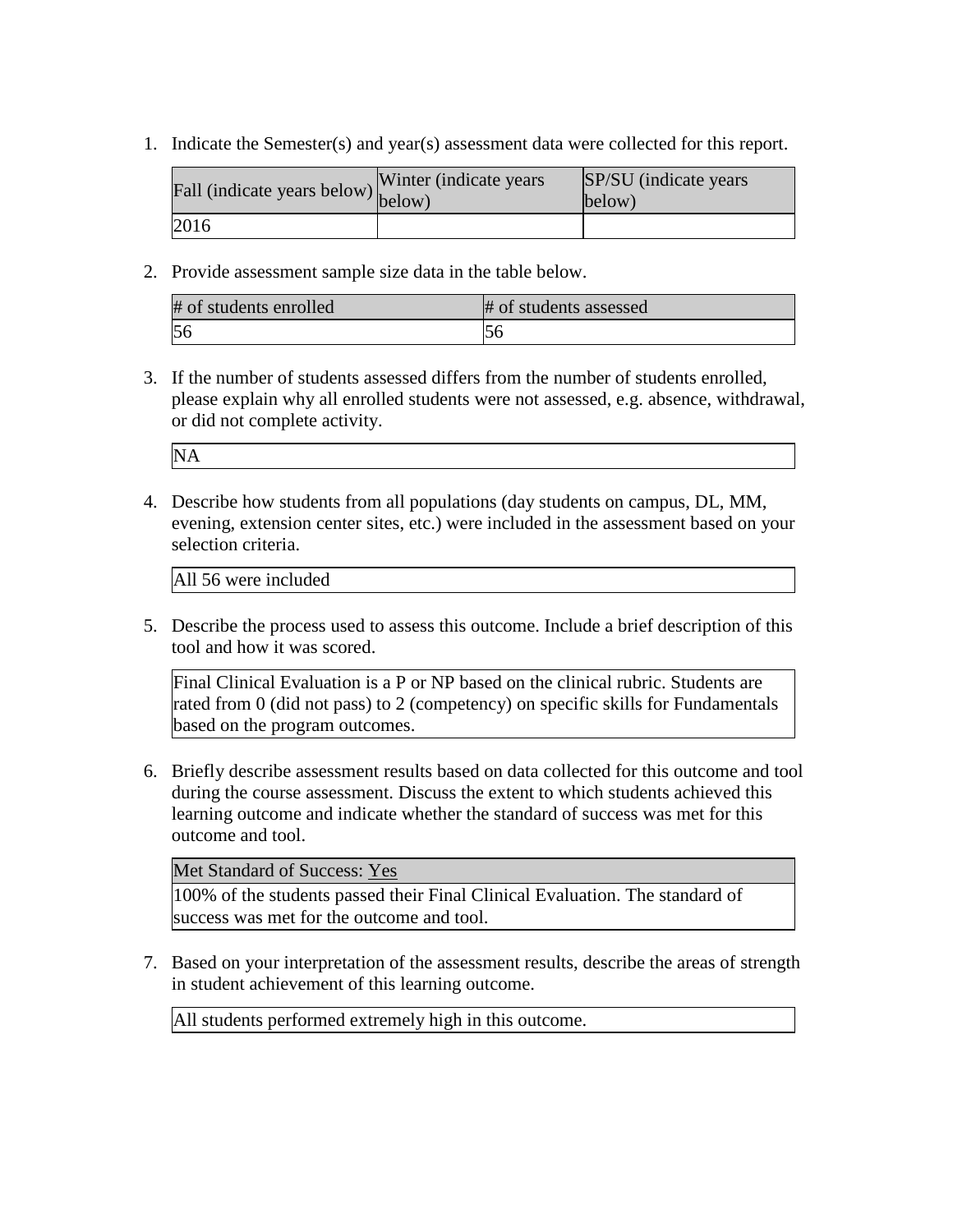8. Based on your analysis of student performance, discuss the areas in which student achievement of this learning outcome could be improved. If student met standard of success, you may wish to identify your plans for continuous improvement.

For continuous improvement, this course must be redesigned to meet the demands of a harder NCLEX examination.

Outcome 3: Implement procedures that promote health with an emphasis on the healthy older adult in the lab and clinical settings.

- Assessment Plan
	- o Assessment Tool: Final Clinical Evaluation
	- o Assessment Date: Spring/Summer 2016
	- o Course section(s)/other population: APNURS and APNURE students in all sections
	- o Number students to be assessed: All
	- o How the assessment will be scored: Final Clinical Evaluations will be scored using a departmentally-developed rubric.
	- o Standard of success to be used for this assessment: 90% of students will earn a score of pass on their final clinical evaluation.
	- o Who will score and analyze the data: Course coordinator will analyze the data.
- 1. Indicate the Semester(s) and year(s) assessment data were collected for this report.

| Fall (indicate years below) below) | Winter (indicate years) | SP/SU (indicate years)<br>below) |
|------------------------------------|-------------------------|----------------------------------|
| 2016                               |                         |                                  |

2. Provide assessment sample size data in the table below.

| # of students enrolled | # of students assessed |
|------------------------|------------------------|
| 56                     |                        |

3. If the number of students assessed differs from the number of students enrolled, please explain why all enrolled students were not assessed, e.g. absence, withdrawal, or did not complete activity.

NA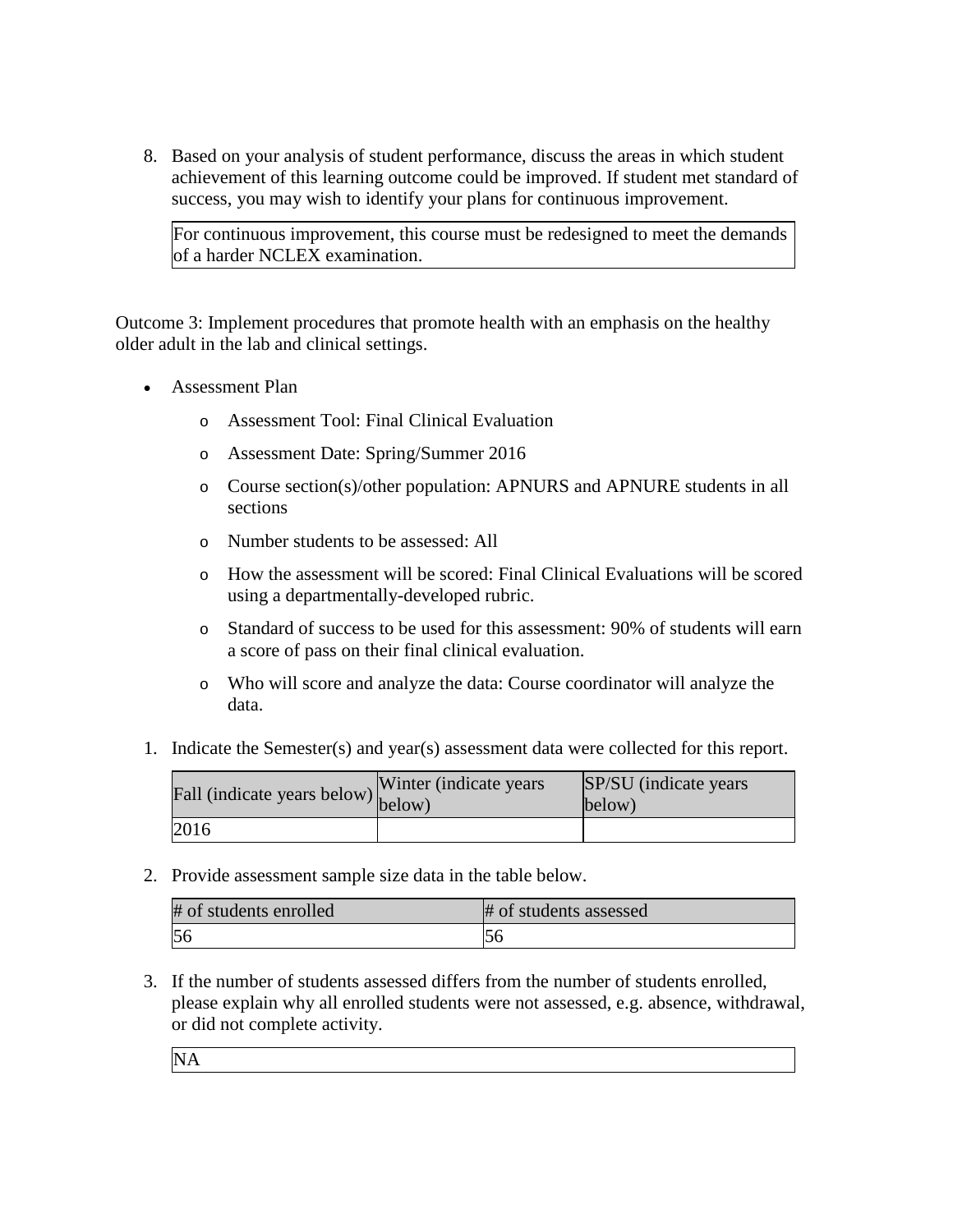4. Describe how students from all populations (day students on campus, DL, MM, evening, extension center sites, etc.) were included in the assessment based on your selection criteria.

All were included.

5. Describe the process used to assess this outcome. Include a brief description of this tool and how it was scored.

See outcome #5

6. Briefly describe assessment results based on data collected for this outcome and tool during the course assessment. Discuss the extent to which students achieved this learning outcome and indicate whether the standard of success was met for this outcome and tool.

Met Standard of Success: Yes All students achieved this learning outcome and the standard of success was met.

7. Based on your interpretation of the assessment results, describe the areas of strength in student achievement of this learning outcome.

All students performed extremely high in this outcome.

8. Based on your analysis of student performance, discuss the areas in which student achievement of this learning outcome could be improved. If student met standard of success, you may wish to identify your plans for continuous improvement.

For continuous improvement, this course must be redesigned to meet the demands of a harder NCLEX examination.

Outcome 3: Implement procedures that promote health with an emphasis on the healthy older adult in the lab and clinical settings.

- Assessment Plan
	- o Assessment Tool: Analysis/tracking sheet of NUR 106 laboratory skills check lists
	- o Assessment Date: Spring/Summer 2016
	- o Course section(s)/other population: APNURS and APNURE students in all sections
	- o Number students to be assessed: All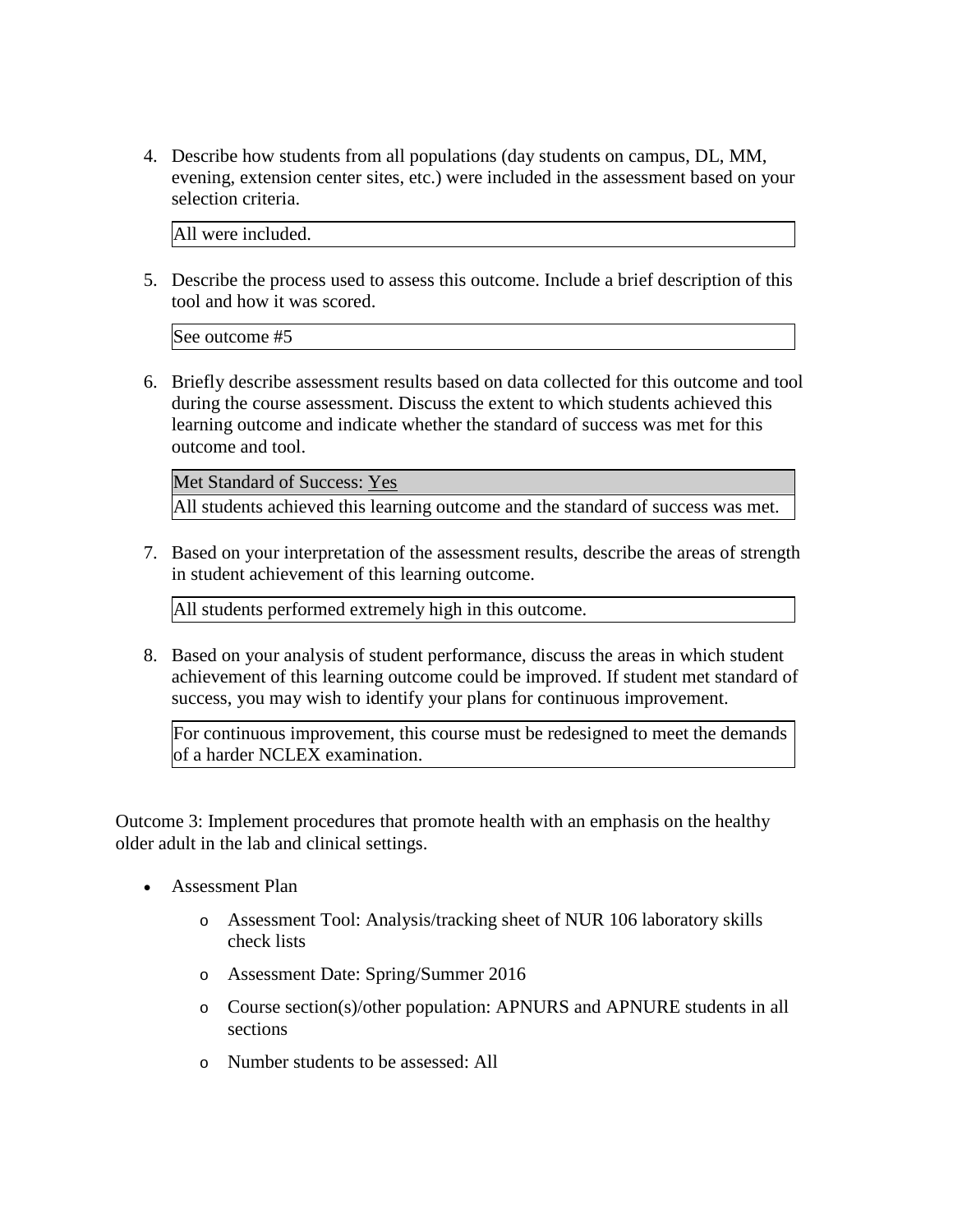- o How the assessment will be scored: Tracking sheets are scored using a departmentally-developed rubric.
- o Standard of success to be used for this assessment: 75% of students will pass each NUR 106 skill on their first attempt.
- o Who will score and analyze the data: Course Coordinators will analyze the data.
- 1. Indicate the Semester(s) and year(s) assessment data were collected for this report.

| Fall (indicate years below) below) | Winter (indicate years) | SP/SU (indicate years)<br>below) |
|------------------------------------|-------------------------|----------------------------------|
| 2016                               |                         |                                  |

2. Provide assessment sample size data in the table below.

| # of students enrolled | # of students assessed |
|------------------------|------------------------|
|                        |                        |

3. If the number of students assessed differs from the number of students enrolled, please explain why all enrolled students were not assessed, e.g. absence, withdrawal, or did not complete activity.

NA

4. Describe how students from all populations (day students on campus, DL, MM, evening, extension center sites, etc.) were included in the assessment based on your selection criteria.

All students

5. Describe the process used to assess this outcome. Include a brief description of this tool and how it was scored.

See Outcome #2 description.

6. Briefly describe assessment results based on data collected for this outcome and tool during the course assessment. Discuss the extent to which students achieved this learning outcome and indicate whether the standard of success was met for this outcome and tool.

Met Standard of Success: Yes

See Outcome #2 description.

7. Based on your interpretation of the assessment results, describe the areas of strength in student achievement of this learning outcome.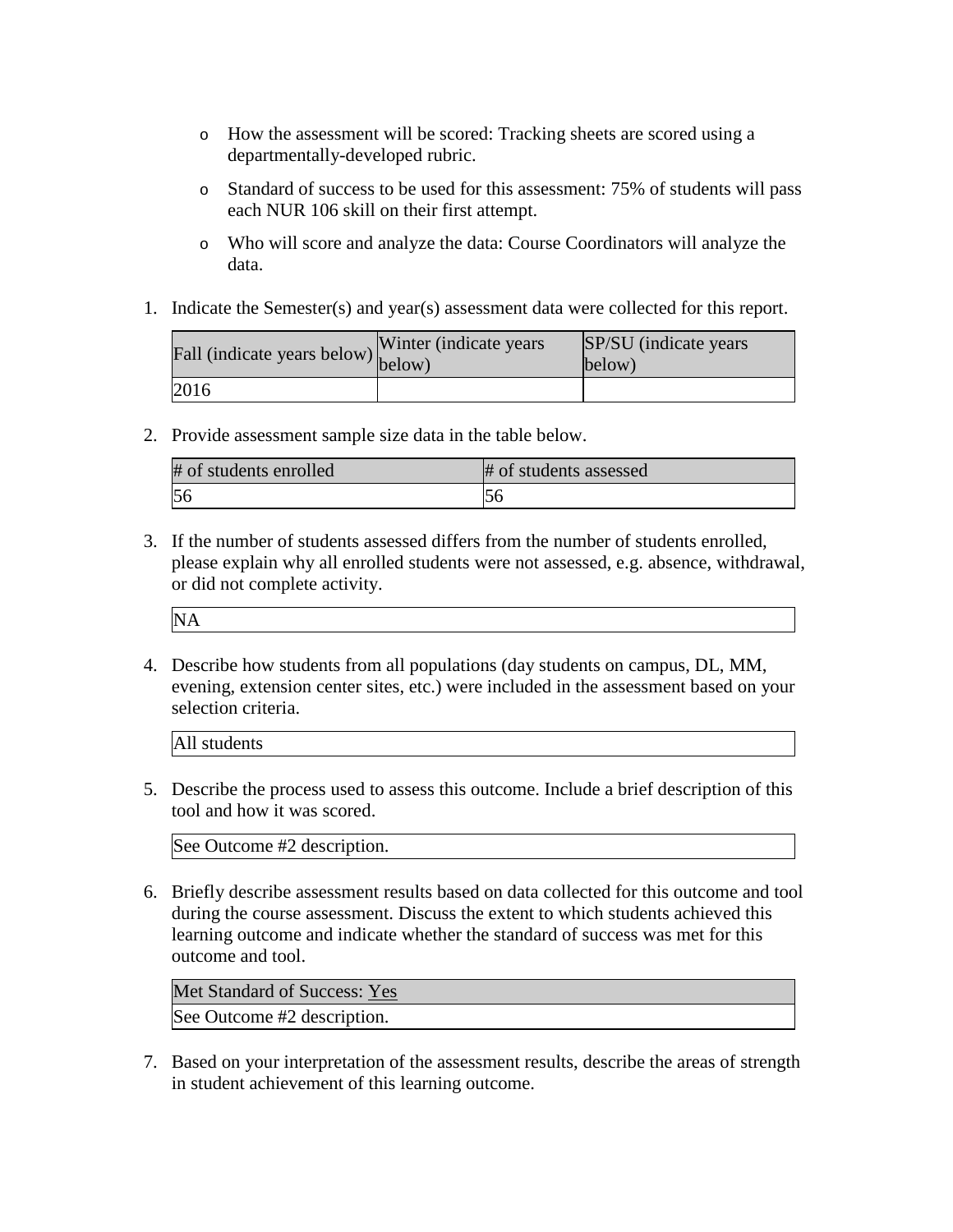All students performed extremely high in this outcome.

8. Based on your analysis of student performance, discuss the areas in which student achievement of this learning outcome could be improved. If student met standard of success, you may wish to identify your plans for continuous improvement.

For continuous improvement, this course must be redesigned to meet the demands of a harder NCLEX examination.

Outcome 4: Implement procedures that maintain and promote client psychosocial and physiological integrity in the lab and clinical settings.

- Assessment Plan
	- o Assessment Tool: Final Clinical Evaluation
	- o Assessment Date: Spring/Summer 2016
	- o Course section(s)/other population: APNURS and APNURE students in all sections
	- o Number students to be assessed: All
	- o How the assessment will be scored: Final Clinical Evaluations will be scored using a departmentally-developed rubric.
	- o Standard of success to be used for this assessment: 90% of students will earn a score of pass on their final clinical evaluation.
	- o Who will score and analyze the data: Course coordinator will analyze the data.
- 1. Indicate the Semester(s) and year(s) assessment data were collected for this report.

| Fall (indicate years below) below) | Winter (indicate years) | SP/SU (indicate years)<br>below) |
|------------------------------------|-------------------------|----------------------------------|
| 2016                               |                         |                                  |

2. Provide assessment sample size data in the table below.

| # of students enrolled | # of students assessed |
|------------------------|------------------------|
| 56                     | IJÜ                    |

3. If the number of students assessed differs from the number of students enrolled, please explain why all enrolled students were not assessed, e.g. absence, withdrawal, or did not complete activity.

NA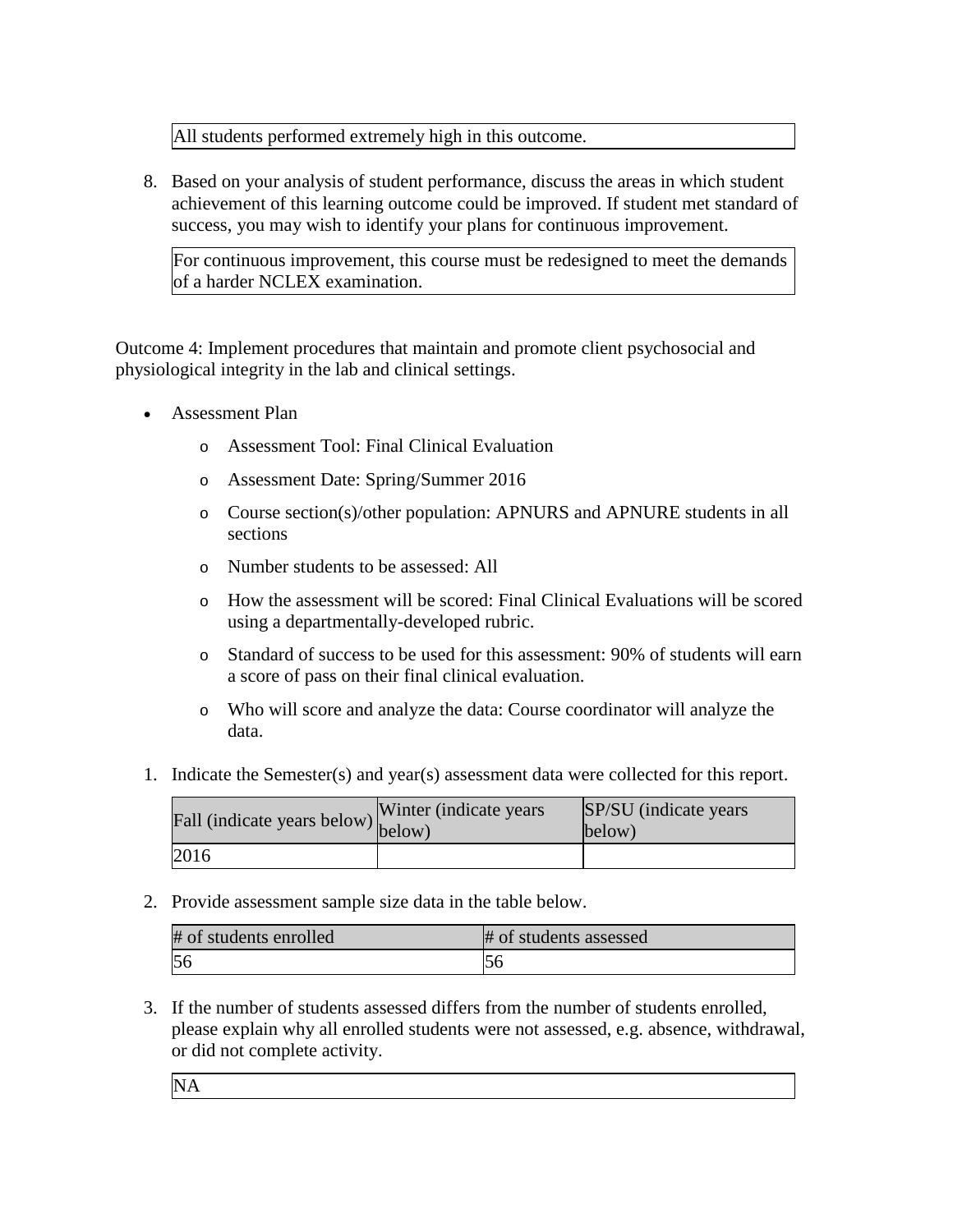4. Describe how students from all populations (day students on campus, DL, MM, evening, extension center sites, etc.) were included in the assessment based on your selection criteria.

All were included

5. Describe the process used to assess this outcome. Include a brief description of this tool and how it was scored.

See Outcome #5

6. Briefly describe assessment results based on data collected for this outcome and tool during the course assessment. Discuss the extent to which students achieved this learning outcome and indicate whether the standard of success was met for this outcome and tool.

Met Standard of Success: Yes All students achieved this learning outcome and the standard of success was met.

7. Based on your interpretation of the assessment results, describe the areas of strength in student achievement of this learning outcome.

All students performed extremely high in this outcome.

8. Based on your analysis of student performance, discuss the areas in which student achievement of this learning outcome could be improved. If student met standard of success, you may wish to identify your plans for continuous improvement.

For continuous improvement, this course must be redesigned to meet the demands of a harder NCLEX examination.

Outcome 4: Implement procedures that maintain and promote client psychosocial and physiological integrity in the lab and clinical settings.

- Assessment Plan
	- o Assessment Tool: Analysis/tracking sheet of NUR 106 laboratory skills check lists
	- o Assessment Date: Spring/Summer 2016
	- o Course section(s)/other population: APNURS and APNURE students in all sections
	- o Number students to be assessed: All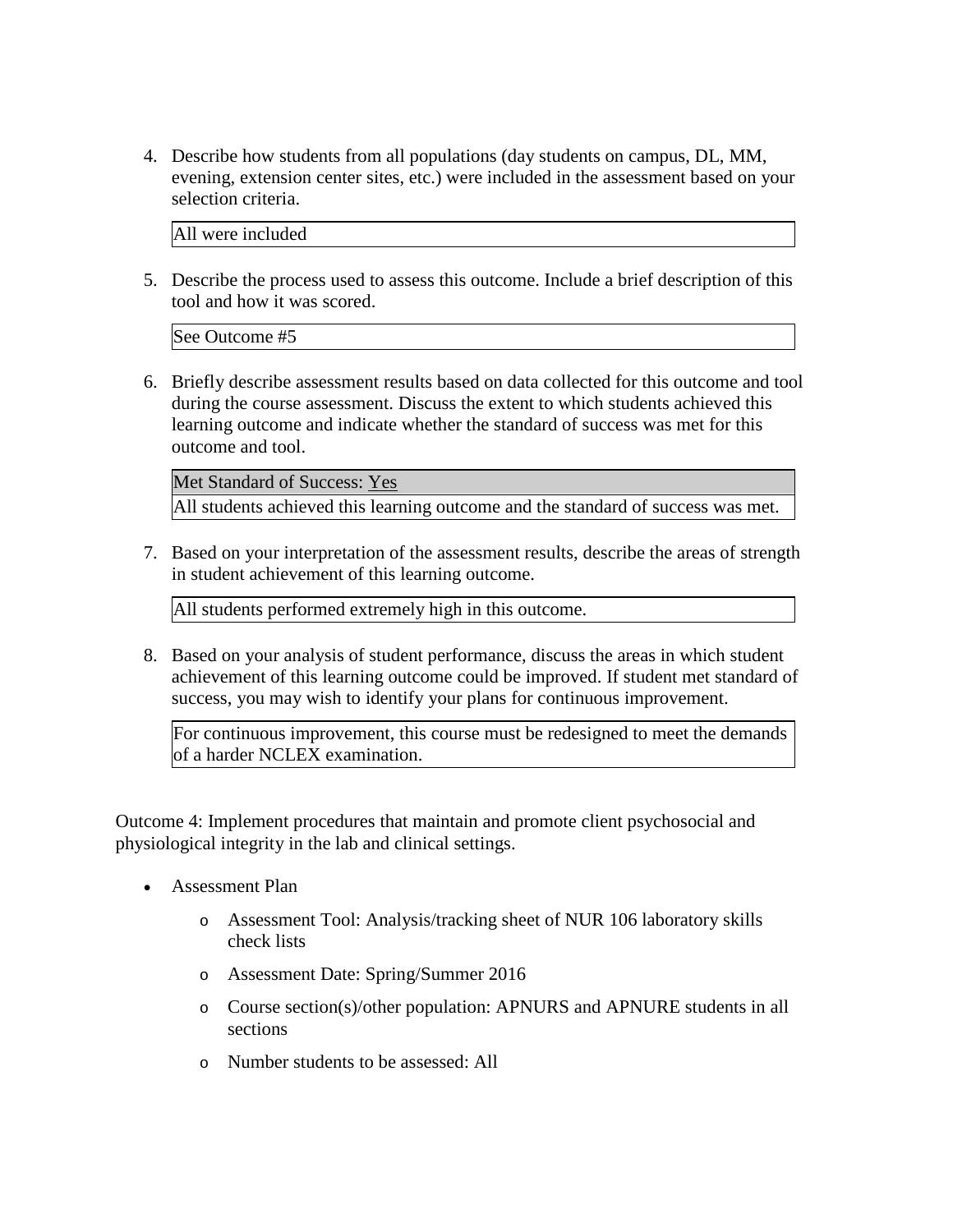- o How the assessment will be scored: Tracking sheets are scored using a departmentally-developed rubric.
- o Standard of success to be used for this assessment: 75% of students will pass each NUR 106 skill on their first attempt.
- o Who will score and analyze the data: Course Coordinators will analyze the data.
- 1. Indicate the Semester(s) and year(s) assessment data were collected for this report.

| Fall (indicate years below) below) | Winter (indicate years) | SP/SU (indicate years)<br>below) |
|------------------------------------|-------------------------|----------------------------------|
| 2016                               |                         |                                  |

2. Provide assessment sample size data in the table below.

| # of students enrolled | # of students assessed |
|------------------------|------------------------|
|                        |                        |

3. If the number of students assessed differs from the number of students enrolled, please explain why all enrolled students were not assessed, e.g. absence, withdrawal, or did not complete activity.

NA

4. Describe how students from all populations (day students on campus, DL, MM, evening, extension center sites, etc.) were included in the assessment based on your selection criteria.

All students were included.

5. Describe the process used to assess this outcome. Include a brief description of this tool and how it was scored.

See outcome #2 description.

6. Briefly describe assessment results based on data collected for this outcome and tool during the course assessment. Discuss the extent to which students achieved this learning outcome and indicate whether the standard of success was met for this outcome and tool.

Met Standard of Success: Yes

See outcome #2 description.

7. Based on your interpretation of the assessment results, describe the areas of strength in student achievement of this learning outcome.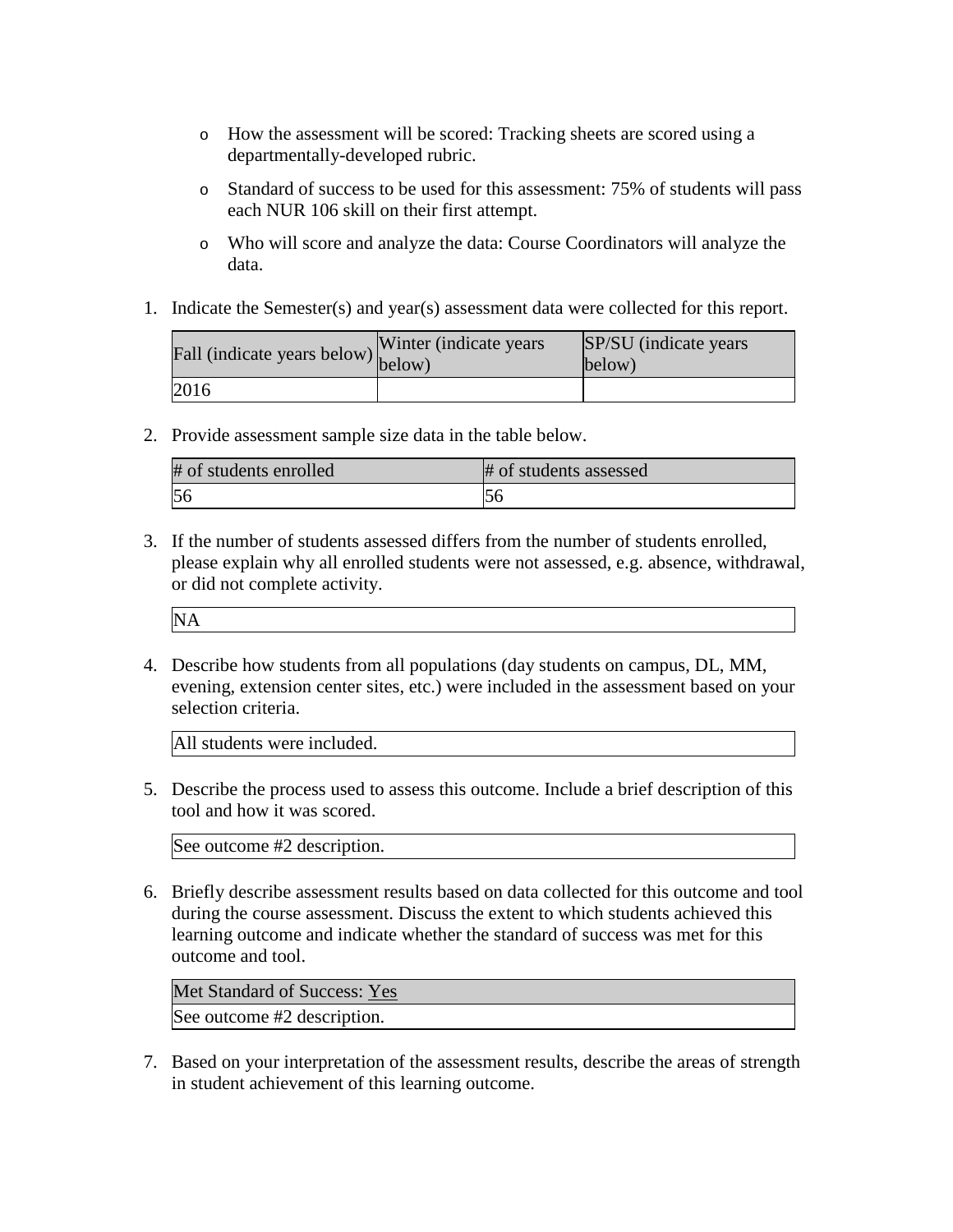All students performed extremely high in this outcome.

8. Based on your analysis of student performance, discuss the areas in which student achievement of this learning outcome could be improved. If student met standard of success, you may wish to identify your plans for continuous improvement.

For continuous improvement, this course must be redesigned to meet the demands of a harder NCLEX examination.

Outcome 5: Manage the basic nursing care of one (1) older adult patient with well-defined needs in the extended care setting, using the nursing process, in each of the core components

- Assessment Plan
	- o Assessment Tool: Final Clinical Evaluation
	- o Assessment Date: Spring/Summer 2016
	- o Course section(s)/other population: APNURS and APNURE students in all sections
	- o Number students to be assessed: All
	- o How the assessment will be scored: Final Clinical Evaluations will be scored using a departmentally-developed rubric.
	- o Standard of success to be used for this assessment: 90% of students will earn a score of pass on their final clinical evaluation.
	- o Who will score and analyze the data: Course coordinator will analyze the data.
- 1. Indicate the Semester(s) and year(s) assessment data were collected for this report.

| Fall (indicate years below) below) | Winter (indicate years) | SP/SU (indicate years)<br>below) |
|------------------------------------|-------------------------|----------------------------------|
| 2016                               |                         |                                  |

2. Provide assessment sample size data in the table below.

| # of students enrolled | # of students assessed |
|------------------------|------------------------|
| 56                     | IJÜ                    |

3. If the number of students assessed differs from the number of students enrolled, please explain why all enrolled students were not assessed, e.g. absence, withdrawal, or did not complete activity.

NA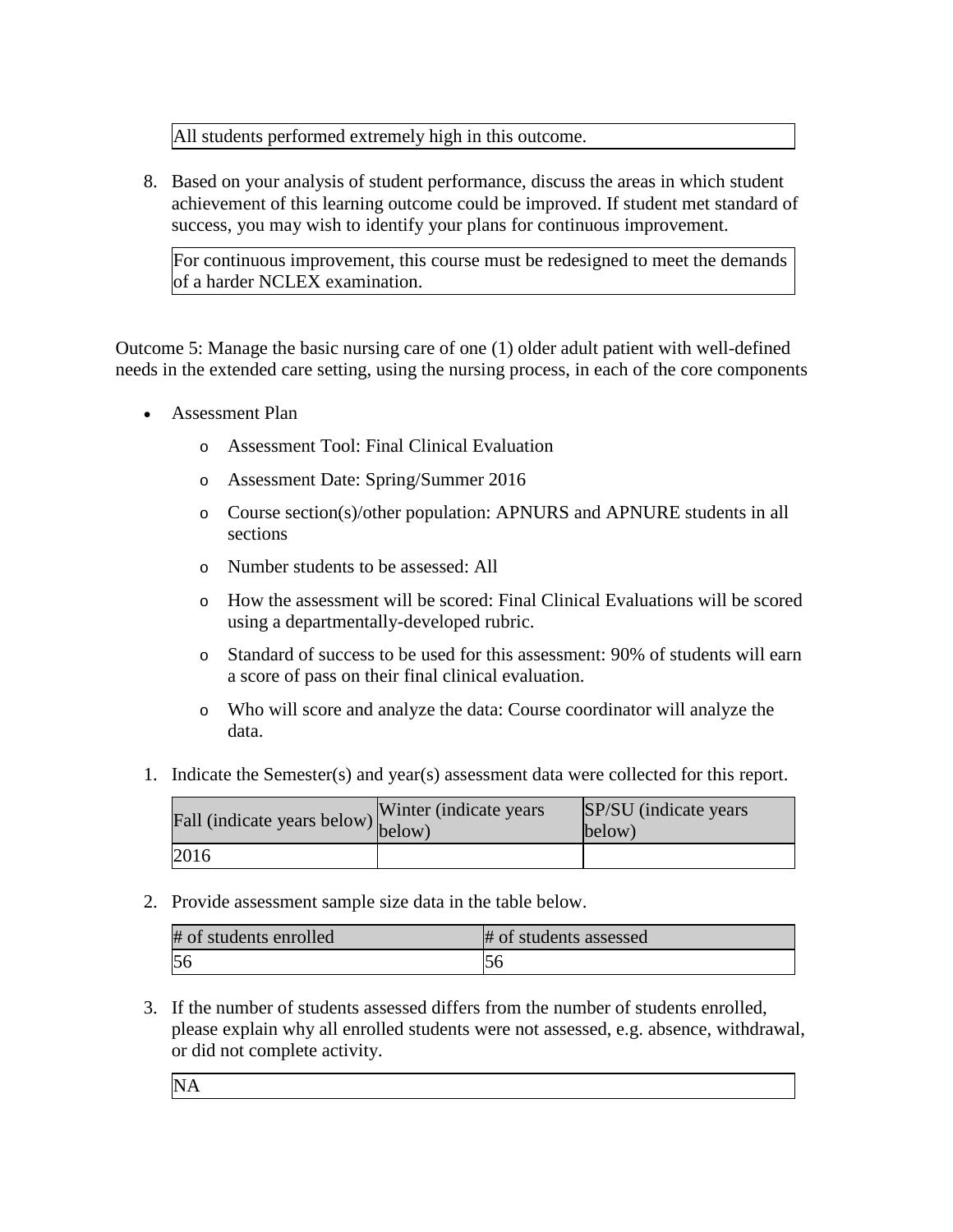4. Describe how students from all populations (day students on campus, DL, MM, evening, extension center sites, etc.) were included in the assessment based on your selection criteria.

All 56 were included

5. Describe the process used to assess this outcome. Include a brief description of this tool and how it was scored.

Final Clinical Evaluation is a P or NP based on the clinical rubric. Students are rated from 0 (did not pass) to 2 (competency) on specific skills for Fundamentals based on the program outcomes.

6. Briefly describe assessment results based on data collected for this outcome and tool during the course assessment. Discuss the extent to which students achieved this learning outcome and indicate whether the standard of success was met for this outcome and tool.

Met Standard of Success: Yes

100% of the students passed their Final Clinical Evaluation. The standard of success was met for the outcome and tool.

7. Based on your interpretation of the assessment results, describe the areas of strength in student achievement of this learning outcome.

All students performed extremely high in this outcome.

8. Based on your analysis of student performance, discuss the areas in which student achievement of this learning outcome could be improved. If student met standard of success, you may wish to identify your plans for continuous improvement.

For continuous improvement, this course must be redesigned to meet the demands of a harder NCLEX examination.

## **II. Course Summary and Action Plans Based on Assessment Results**

1. Describe your overall impression of how this course is meeting the needs of students. Did the assessment process bring to light anything about student achievement of learning outcomes that surprised you?

My overall impression of this course was meeting the needs of students. However, with the increasing complexity of the NCLEX, this course must be redesigned to reflect further critical thinking.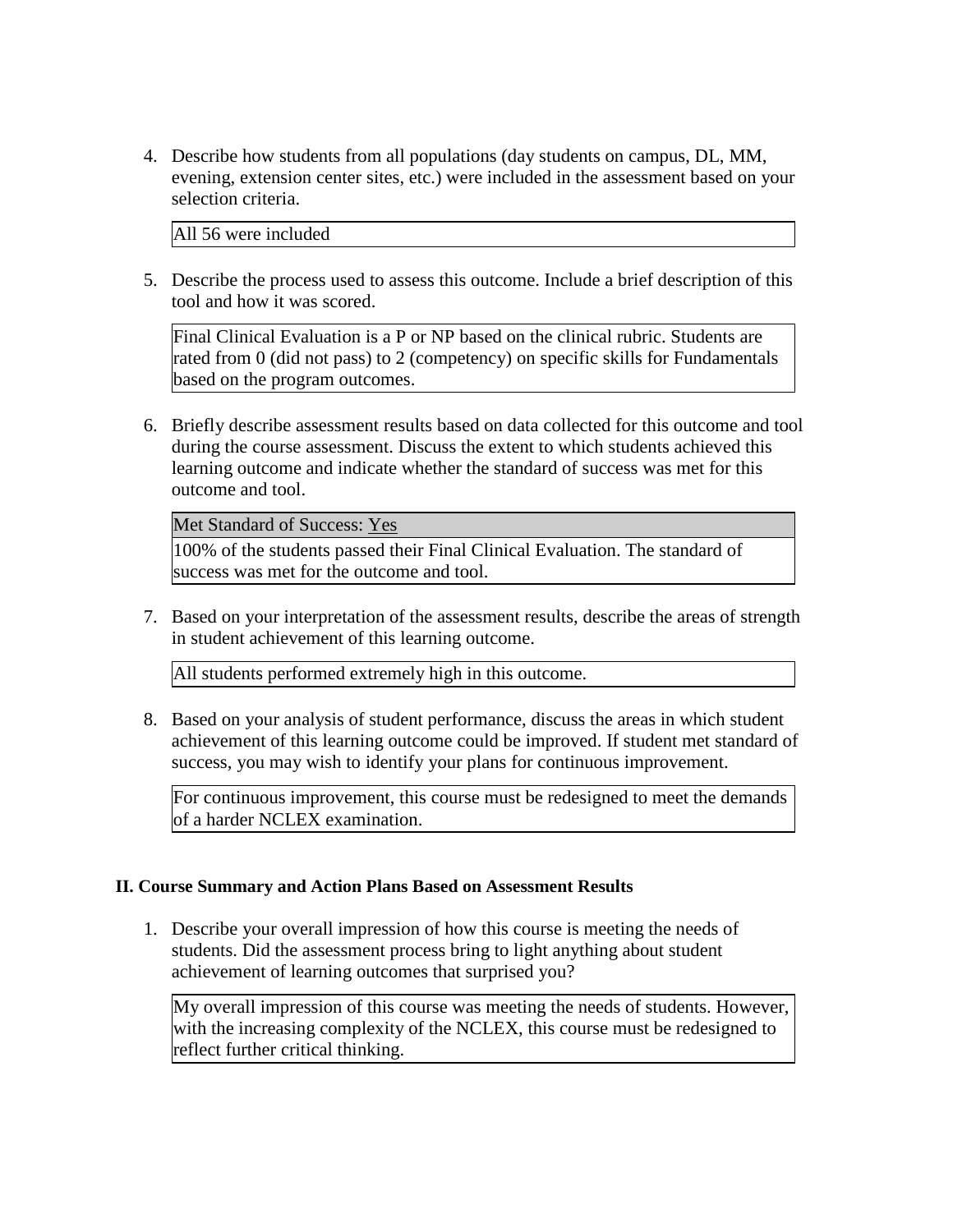2. Describe when and how this information, including the action plan, was or will be shared with Departmental Faculty.

This course has already been identified as a redesigned course by the departmental faculty. Thank you!!

3.

Intended Change(s)

| <b>Intended Change</b> | Description of the<br>change | Rationale                             | Implementation<br>Date |
|------------------------|------------------------------|---------------------------------------|------------------------|
| Other: The entire      | to be redesigned             | The entire course is Decreasing NCLEX |                        |
| course is to be        | based on the                 | pass rates when the $ 2017$           |                        |
| redesigned             | curriculum expert. harder.   | <b>NCLEX</b> became                   |                        |

4. Is there anything that you would like to mention that was not already captured?

No. Thanks!!

## **III. Attached Files**

Clinical Evaluation Skills sheet - one that did not follow Taylor Book Final Clinical Evaluation

| <b>Faculty/Preparer:</b>                      | DeAnna Gapp                       | <b>Date:</b> $01/30/2017$        |
|-----------------------------------------------|-----------------------------------|----------------------------------|
| <b>Department Chair:</b>                      | Mary Burns-Coral Date: 01/31/2017 |                                  |
| Dean:                                         |                                   | Valerie Greaves Date: 02/09/2017 |
| <b>Assessment Committee Chair: Ruth Walsh</b> |                                   | <b>Date:</b> 03/07/2017          |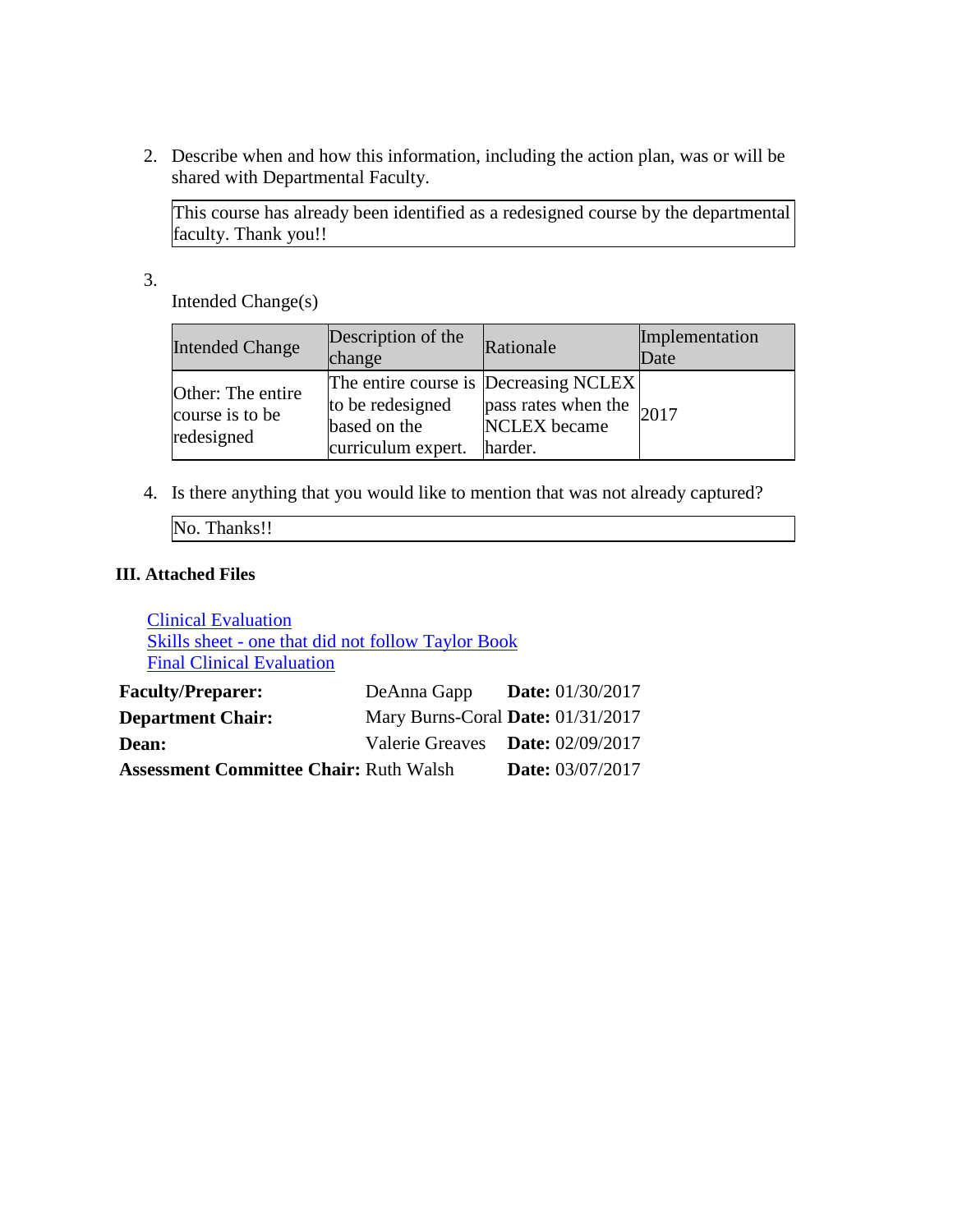**Course Assessment Report Washtenaw Community College**

| Discipline                                                        | Course Number | Title                                                                         |
|-------------------------------------------------------------------|---------------|-------------------------------------------------------------------------------|
| <b>Nursing</b>                                                    | 106           | NUR 106 12/05/2013-<br>Fundamentals of Nursing -<br>Lab and Clinical Practice |
| Division                                                          | Department    | <b>Faculty Preparer</b>                                                       |
| Math, Science and Health Nursing & Health Science Valerie Greaves |               |                                                                               |
| Date of Last Filed Assessment Report                              |               |                                                                               |

#### **I. Assessment Results per Student Learning Outcome**

Outcome 1: Identify evidenced-based nursing principles and rationales underlying specific basic nursing procedures building on prior nursing assistant training.

- Assessment Plan
	- o Assessment Tool: Assessment Technologies Institute, LLC Fundamentals for Nursing Exam
	- o Assessment Date: Spring/Summer 2013
	- o Course section(s)/other population: APNURS and APNURE students in all sections
	- o Number students to be assessed: All
	- o How the assessment will be scored: ATI scores standardized tests and provides group reports.
	- o Standard of success to be used for this assessment: 75% of students will score at proficiency level 2 or higher.
	- o Who will score and analyze the data: Course Coordinators will analyze the data
- 1. Indicate the Semester(s) and year(s) assessment data were collected for this report.

| Fall (indicate years below) below) | Winter (indicate years) | SP/SU (indicate years)<br>below) |
|------------------------------------|-------------------------|----------------------------------|
| 2012                               | 2013, 2012              |                                  |

2. Provide assessment sample size data in the table below.

| # of students enrolled | # of students assessed |
|------------------------|------------------------|
| 135                    |                        |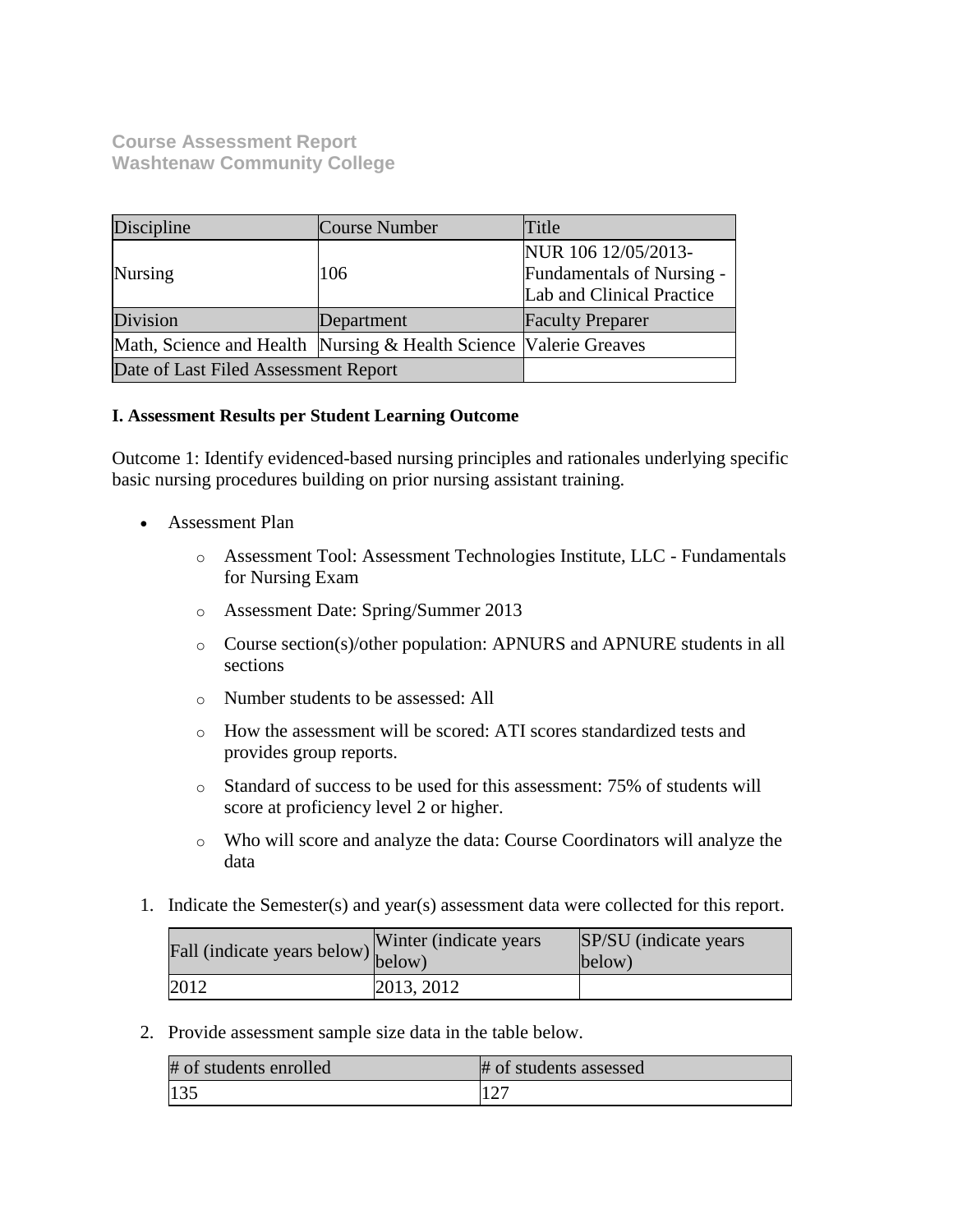3. If the number of students assessed differs from the number of students enrolled, please explain why all enrolled students were not assessed, e.g. absence, withdrawal, or did not complete activity.

Eight (8) students withdrew from the course.

4. Describe how students from all populations (day students on campus, DL, MM, evening, extension center sites, etc.) were included in the assessment based on your selection criteria.

The theory portion of the course was offered mixed mode. The lab was offered during the day and evenings. The clinical portion was offered days and evenings as well.

5. Describe the process used to assess this outcome. Include a brief description of this tool and how it was scored.

ATI-Assessment Technologies Institute, LLC - Fundamentals of Nursing Exam. Standardized exam similar to the state boards, NCLEX-RN exam. Benchmark: 75% of students will score at Proficiency Level 2 or higher.

6. Briefly describe assessment results based on data collected for this outcome and tool during the course assessment. Discuss the extent to which students achieved this learning outcome and indicate whether the standard of success was met for this outcome and tool.

Met Standard of Success: No

**Winter 2012-** 58.1% met benchmark.

**Fall 2012-** 66.7% met benchmark.

**Winter 2013**- 41.7% met benchmark.

**Average of all (3) semesters**- 55.5% met benchmark.

7. Based on your interpretation of the assessment results, describe the areas of strength in student achievement of this learning outcome.

Outcome #1- Students scored the highest in the areas of: assistive devices, elimination and nonpharmacological comfort interventions.

8. Based on your analysis of student performance, discuss the areas in which student achievement of this learning outcome could be improved. If student met standard of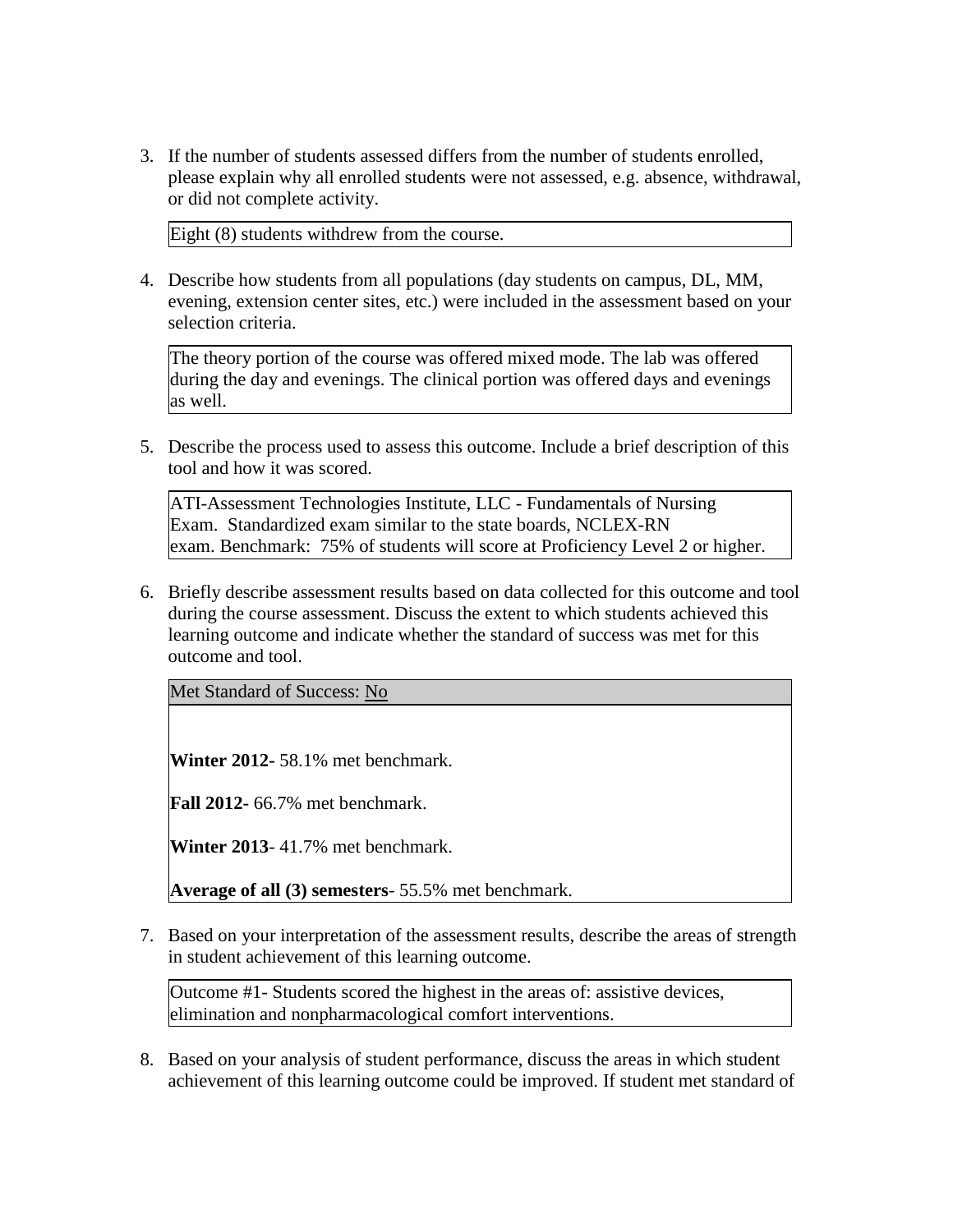success, you may wish to identify your plans for continuous improvement.

Outcome#1- Students scored the lowest in the areas of: rest and sleep, personal hygiene, and mobility/immobility.

Outcome 2: Implement procedures for providing a safe and effective care environment in the lab and clinical settings.

- Assessment Plan
	- o Assessment Tool: Analysis/tracking sheet of NUR 106 laboratory skills check lists.
	- o Assessment Date: Spring/Summer 2013
	- o Course section(s)/other population: APNURS and APNURE students in all sections
	- o Number students to be assessed: All
	- o How the assessment will be scored: Tracking sheets are scored using a departmentally-developed rubric.
	- o Standard of success to be used for this assessment: 75% of students will pass each NUR 106 skill on their first attempt.
	- o Who will score and analyze the data: Course Coordinators will analyze the data
- 1. Indicate the Semester(s) and year(s) assessment data were collected for this report.

| r'all (indicate years below) below) | Winter (indicate years) | SP/SU (indicate years)<br>below) |
|-------------------------------------|-------------------------|----------------------------------|
| 2012                                | 2013, 2012              |                                  |

2. Provide assessment sample size data in the table below.

| # of students enrolled | # of students assessed |
|------------------------|------------------------|
| 135                    |                        |

3. If the number of students assessed differs from the number of students enrolled, please explain why all enrolled students were not assessed, e.g. absence, withdrawal, or did not complete activity.

Eight (8) students did not complete or withdrew from the course.

4. Describe how students from all populations (day students on campus, DL, MM, evening, extension center sites, etc.) were included in the assessment based on your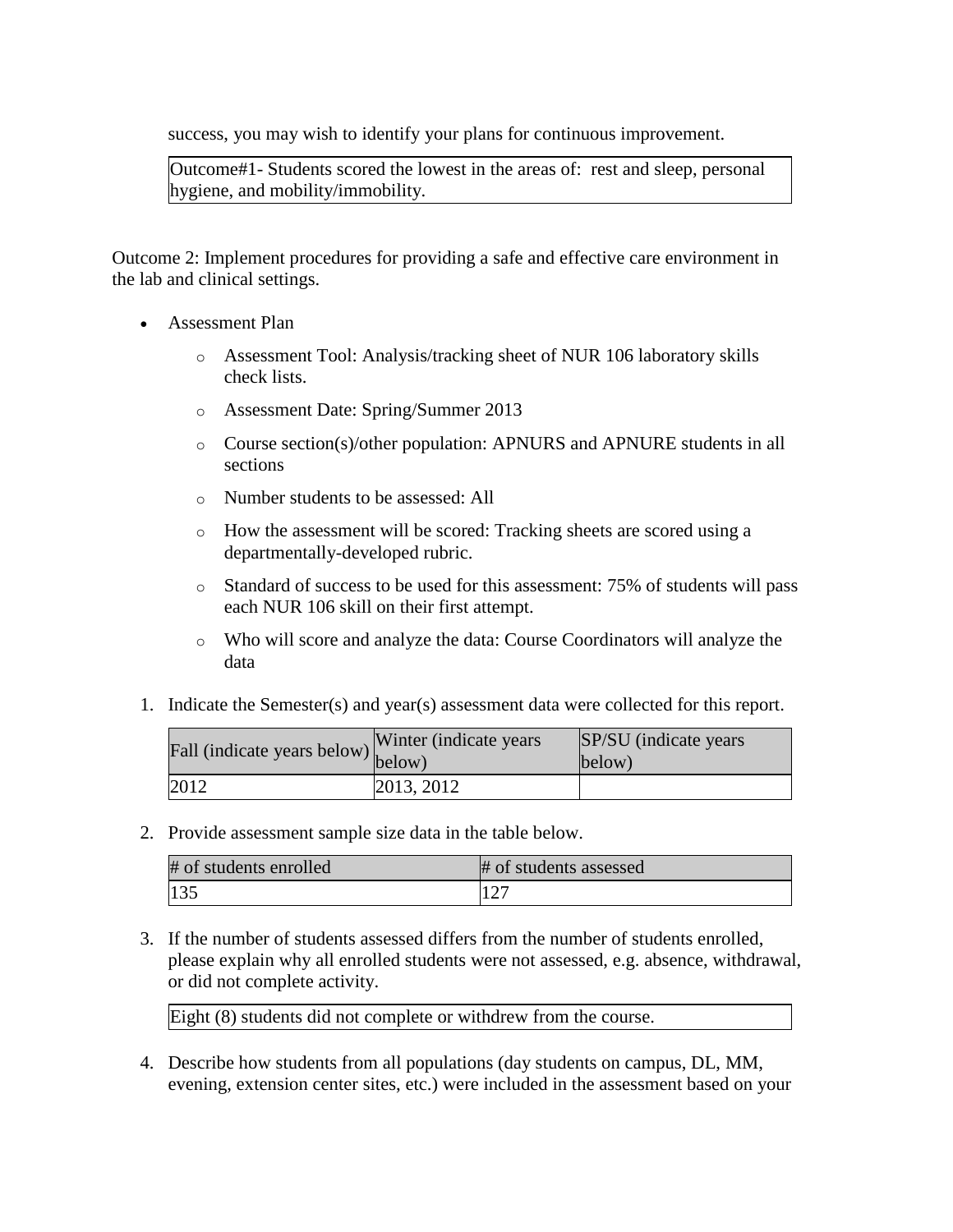selection criteria.

All students completing NUR 106 were assessed. NUR 106 is offered as a blended course, the theory portion is on-line and the lab and clinical are onground. Labs are offered both days and evenings at the main Ann Arbor campus. Clinicals are also offered days and evenings at long-term care facilities in Washtenaw County.

5. Describe the process used to assess this outcome. Include a brief description of this tool and how it was scored.

The Analysis/Tracking Sheet for NUR 106, scored each student as a P (pass) or NP (no pass) for each laboratory skill. It also documented the number of attempts the student made at each skill. The benchmark - 75% of students will pass NUR 106 lab skills on first attempt.

6. Briefly describe assessment results based on data collected for this outcome and tool during the course assessment. Discuss the extent to which students achieved this learning outcome and indicate whether the standard of success was met for this outcome and tool.

Met Standard of Success: No

**Winter 2012-** 80% of students passed NUR 106 lab skills on their first attempt.

**Fall 2012-** 83% of students passed NUR 106 lab skills on their first attempt.

**Winter 2013-** 47% of students passed NUR 106 lab skills on their first attempt

**Average of all (3) semesters -** 70% of all students passed NUR 106 lab skills on their first attempt

7. Based on your interpretation of the assessment results, describe the areas of strength in student achievement of this learning outcome.

Outcome #2 - Students scored the highest in the areas of: ergonomic principles, and use of restraints and safety devices.

8. Based on your analysis of student performance, discuss the areas in which student achievement of this learning outcome could be improved. If student met standard of success, you may wish to identify your plans for continuous improvement.

Outcome #2- Students scored the lowest in the areas of: reporting of incident/event/irregular occurrence/Variance.

Outcome 2: Implement procedures for providing a safe and effective care environment in the lab and clinical settings.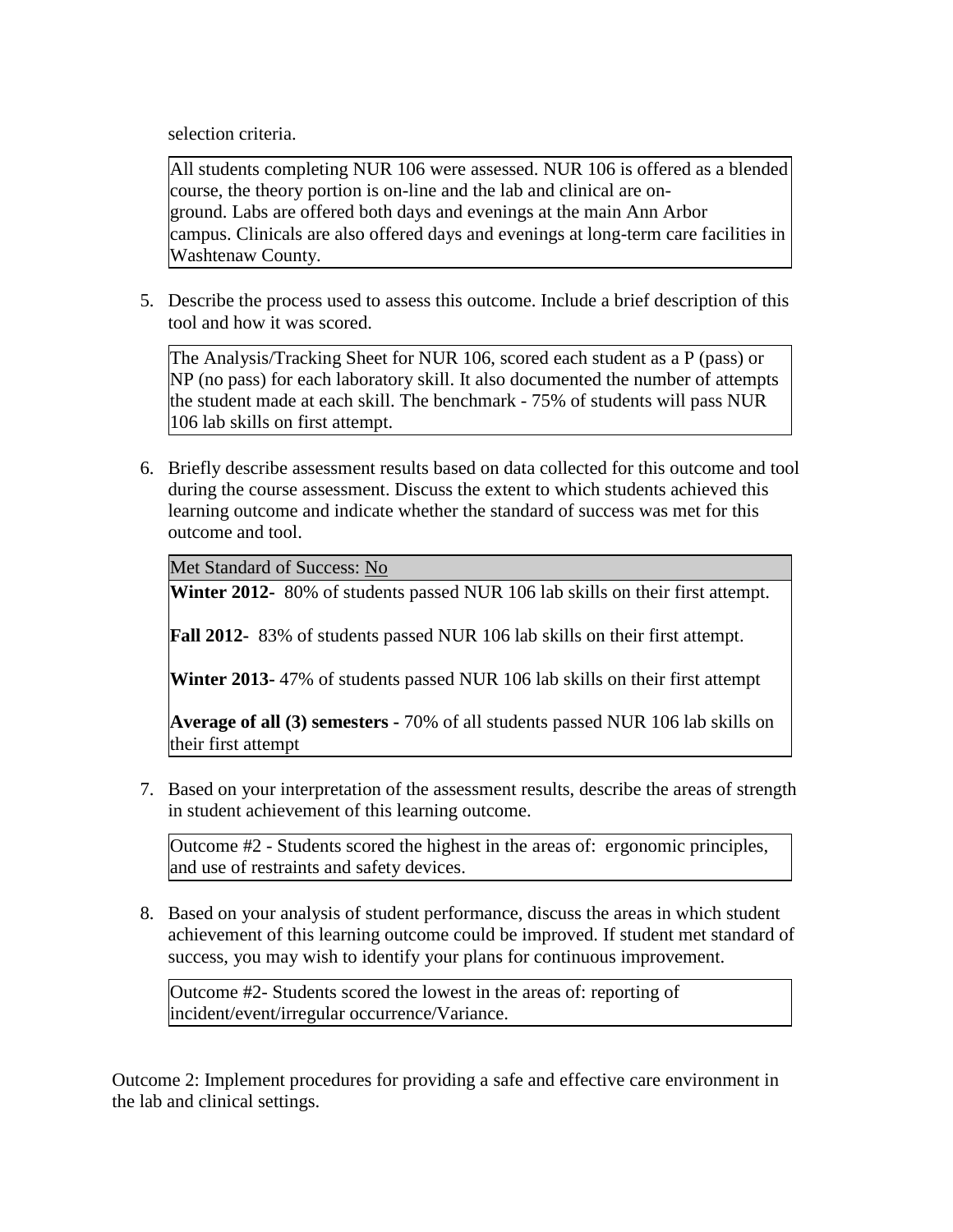- Assessment Plan
	- o Assessment Tool: Final Clinical Evaluation
	- o Assessment Date: Spring/Summer 2013
	- o Course section(s)/other population: APNURS and APNURE students in all sections.
	- o Number students to be assessed: All
	- o How the assessment will be scored: Final Clinical Evaluations will be scored using a departmentally-developed rubric.
	- o Standard of success to be used for this assessment: 90% of students will earn a score of pass on their final clinical evaluation.
	- o Who will score and analyze the data: Course coordinator will analyze the data.
- 1. Indicate the Semester(s) and year(s) assessment data were collected for this report.

| Fall (indicate years below) below) | Winter (indicate years) | SP/SU (indicate years)<br>below) |
|------------------------------------|-------------------------|----------------------------------|
| 2012                               | 2013, 2012              |                                  |

2. Provide assessment sample size data in the table below.

| # of students enrolled | # of students assessed |
|------------------------|------------------------|
| 135                    | 127                    |

3. If the number of students assessed differs from the number of students enrolled, please explain why all enrolled students were not assessed, e.g. absence, withdrawal, or did not complete activity.

Eight (8) students did not complete or withdrew from the course.

4. Describe how students from all populations (day students on campus, DL, MM, evening, extension center sites, etc.) were included in the assessment based on your selection criteria.

All students completing NUR 106 were assessed.

5. Describe the process used to assess this outcome. Include a brief description of this tool and how it was scored.

Final Clinical Evaluations were used to determine the number of students that received a P (pass) for their clinical experience. A departmentally-developed rubric was used for the grading. Benchmark - 90% of students will receive a P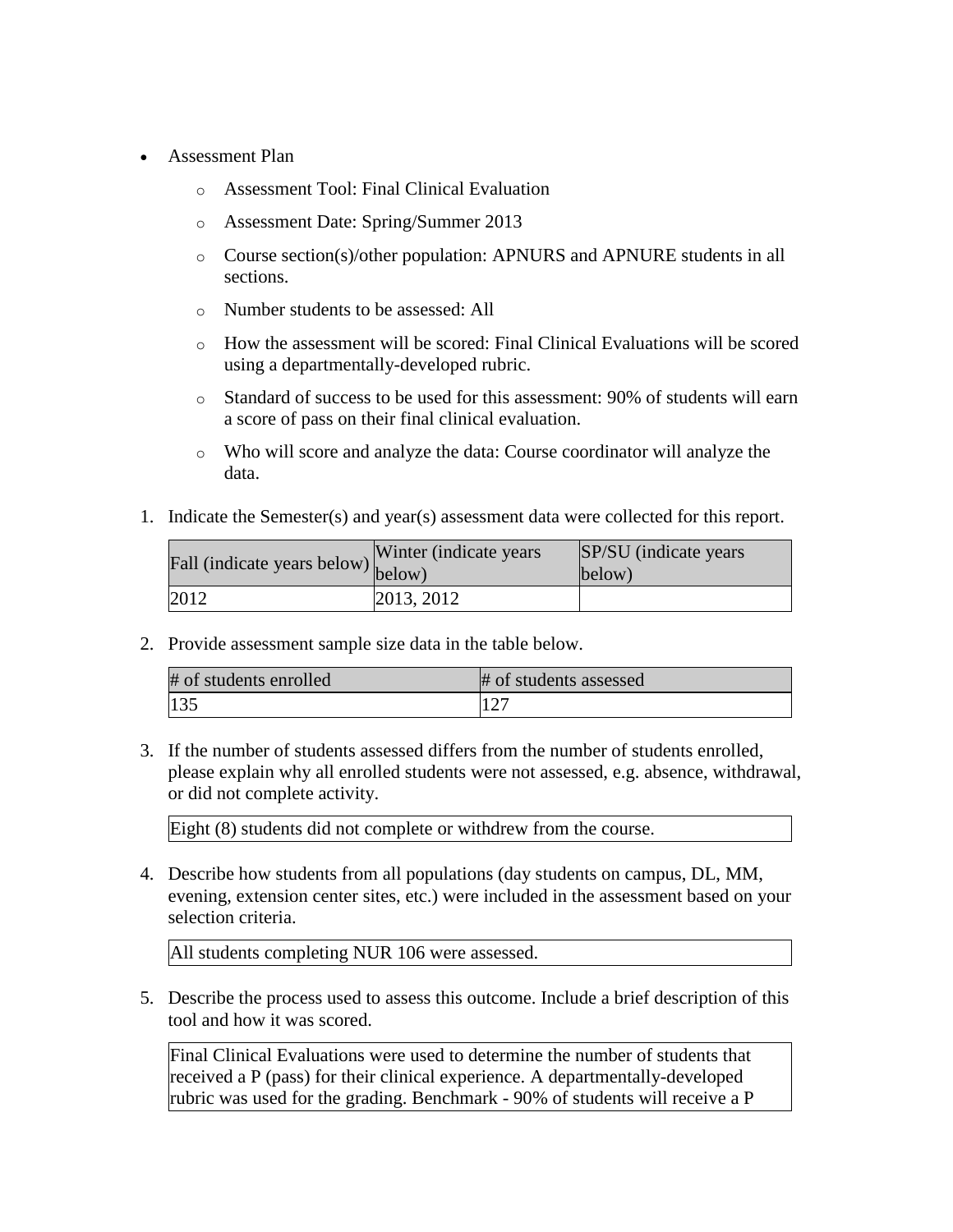(pass) grade for clinical.

6. Briefly describe assessment results based on data collected for this outcome and tool during the course assessment. Discuss the extent to which students achieved this learning outcome and indicate whether the standard of success was met for this outcome and tool.

Met Standard of Success: Yes

**Winter 2012-** 95.5 % of the students passed clinical

**Fall 2012-** 100% of the students passed clinical

**Winter 2013-** 100% of the students passed clinical

**Average of all (3) semesters-** 98.5% of the students passed clinical

7. Based on your interpretation of the assessment results, describe the areas of strength in student achievement of this learning outcome.

Outcome #2 - Students scored the highest in the areas of: ergonomic principles, and use of restraints and safety devices.

8. Based on your analysis of student performance, discuss the areas in which student achievement of this learning outcome could be improved. If student met standard of success, you may wish to identify your plans for continuous improvement.

Outcome #2- Students scored the lowest in the areas of: reporting of incident/event/irregular occurrence/Variance.

Outcome 3: Implement procedures that promote health with an emphasis on the healthy older adult in the lab and clinical settings.

- Assessment Plan
	- o Assessment Tool: Final Clinical Evaluation
	- o Assessment Date: Spring/Summer 2013
	- o Course section(s)/other population: APNURS and APNURE students in all sections.
	- o Number students to be assessed: All
	- o How the assessment will be scored: Final Clinical Evaluations will be scored using a departmentally-developed rubric.
	- o Standard of success to be used for this assessment: 90% of students will earn a score of pass on their final clinical evaluation.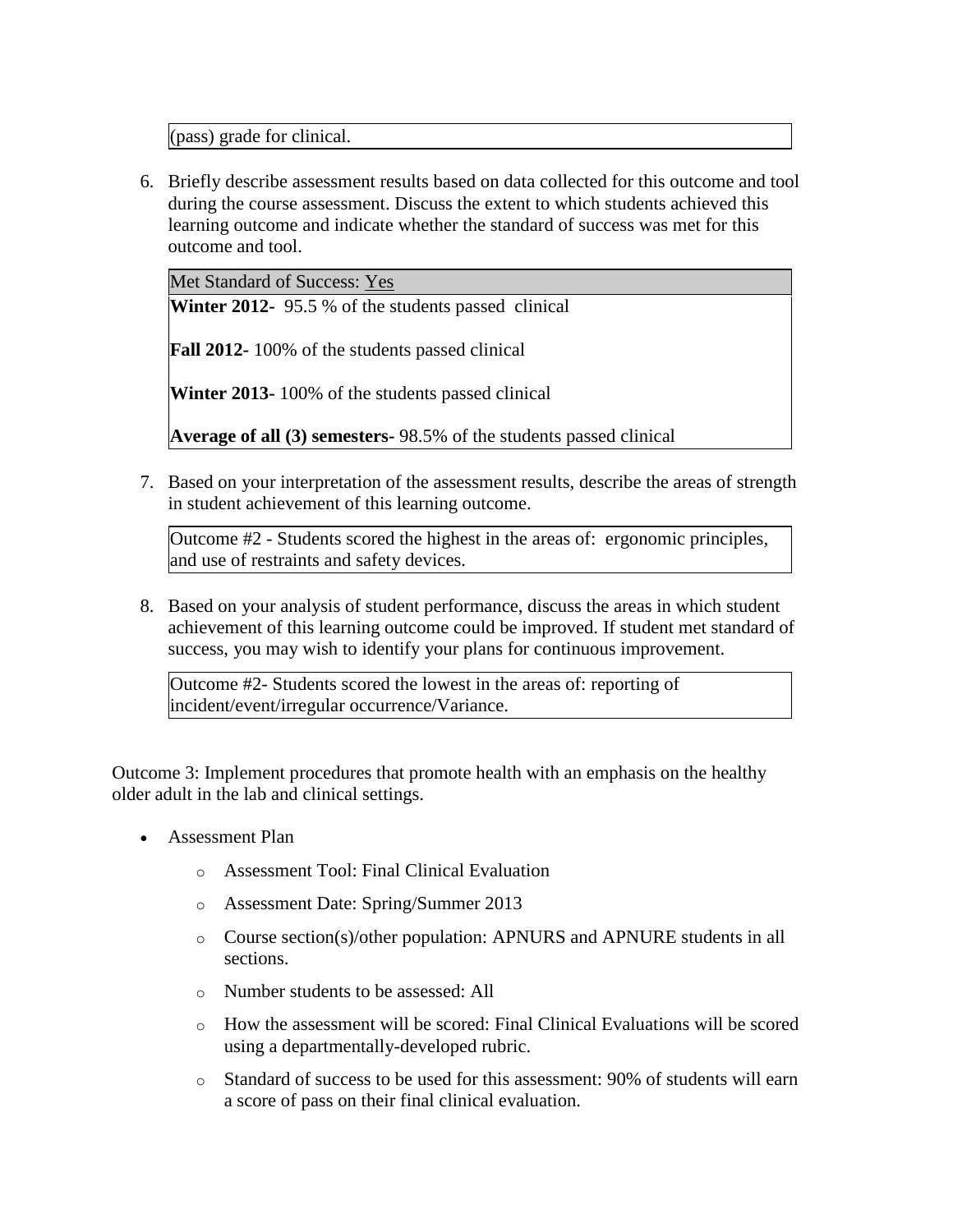- o Who will score and analyze the data: Course coordinator will analyze the data.
- 1. Indicate the Semester(s) and year(s) assessment data were collected for this report.

| Fall (indicate years below) below) | Winter (indicate years) | SP/SU (indicate years)<br>below) |
|------------------------------------|-------------------------|----------------------------------|
| 2012                               | 2013, 2012              |                                  |

2. Provide assessment sample size data in the table below.

| # of students enrolled | # of students assessed |
|------------------------|------------------------|
| 135                    |                        |

3. If the number of students assessed differs from the number of students enrolled, please explain why all enrolled students were not assessed, e.g. absence, withdrawal, or did not complete activity.

Eight (8) students either dropped or withdrew from the course.

4. Describe how students from all populations (day students on campus, DL, MM, evening, extension center sites, etc.) were included in the assessment based on your selection criteria.

All students completing NUR 106 were assessed.

5. Describe the process used to assess this outcome. Include a brief description of this tool and how it was scored.

Final Clinical Evaluations were used to determine the number of students that received a P (pass) for their clinical experience. A departmentlly-developed rubric was used for grading. Benchmark - 90% of students will receive a P (pass) grade for clinical.

6. Briefly describe assessment results based on data collected for this outcome and tool during the course assessment. Discuss the extent to which students achieved this learning outcome and indicate whether the standard of success was met for this outcome and tool.

Met Standard of Success: Yes

**Winter 2012-** 95.5% of students passed clinical

**Fall 2012-** 100% of students passed clinical

**Winter 2013-** 100% of students passed clinical

**Average of all (3) semesters-** 98.5% of students passed clinical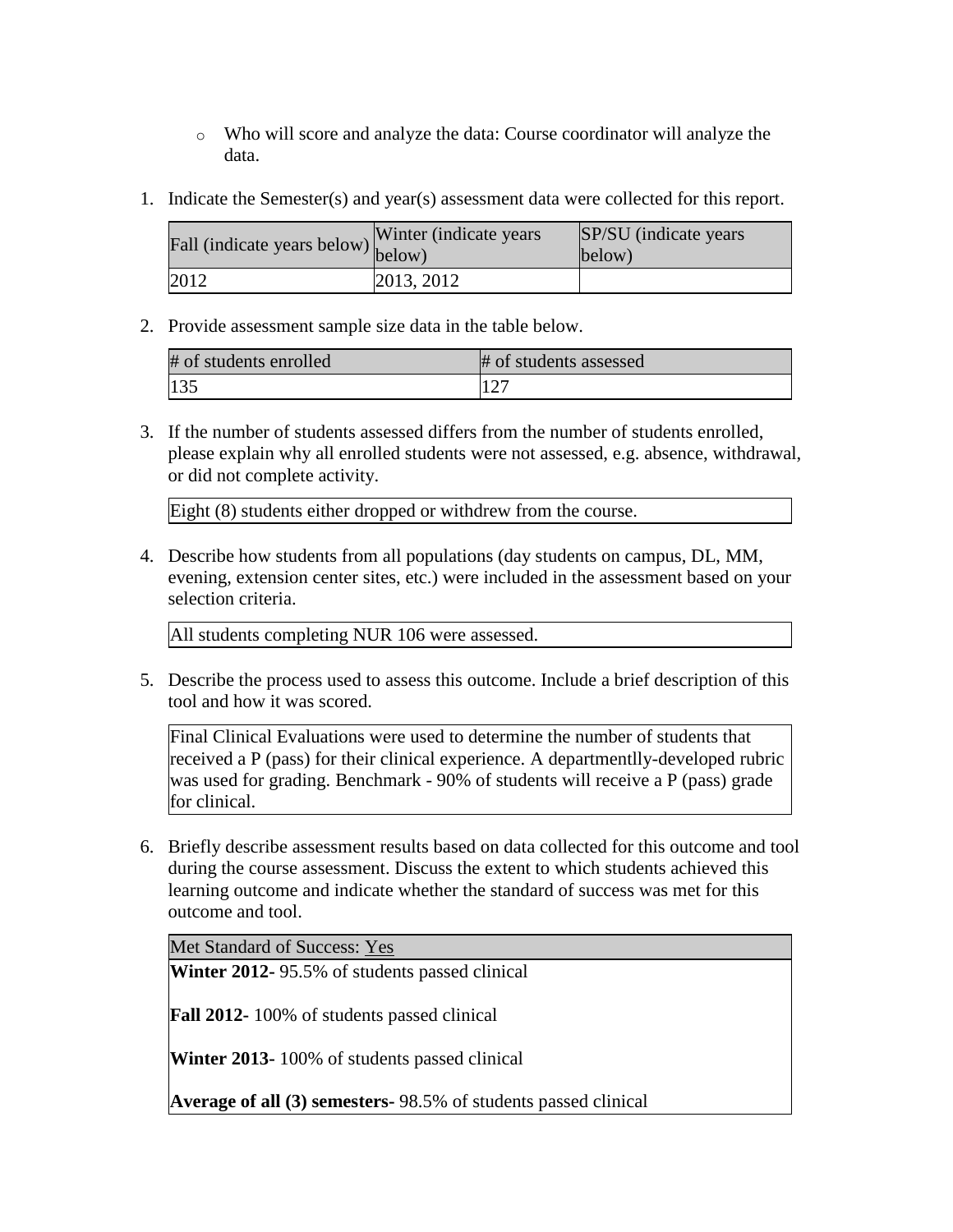7. Based on your interpretation of the assessment results, describe the areas of strength in student achievement of this learning outcome.

Outcome #3- Students scored the highest in the area of: older adult (65 years and older) meeting developmental tasks.

8. Based on your analysis of student performance, discuss the areas in which student achievement of this learning outcome could be improved. If student met standard of success, you may wish to identify your plans for continuous improvement.

Outcome #3- Students scored the lowest in the area of: health promotion and disease prevention for the older adult.

Outcome 3: Implement procedures that promote health with an emphasis on the healthy older adult in the lab and clinical settings.

- Assessment Plan
	- o Assessment Tool: Analysis/tracking sheet of NUR 106 laboratory skills check lists.
	- o Assessment Date: Spring/Summer 2013
	- o Course section(s)/other population: APNURS and APNURE students in all sections
	- o Number students to be assessed: All
	- o How the assessment will be scored: Tracking sheets are scored using a departmentally-developed rubric.
	- o Standard of success to be used for this assessment: 75% of students will pass each NUR 106 skill on their first attempt.
	- o Who will score and analyze the data: Course Coordinators will analyze the data
- 1. Indicate the Semester(s) and year(s) assessment data were collected for this report.

| fall (indicate years below) below) | Winter (indicate years) | SP/SU (indicate years)<br>below) |
|------------------------------------|-------------------------|----------------------------------|
| 2012                               | 2013, 2012              |                                  |

2. Provide assessment sample size data in the table below.

| # of students enrolled | # of students assessed |
|------------------------|------------------------|
|                        |                        |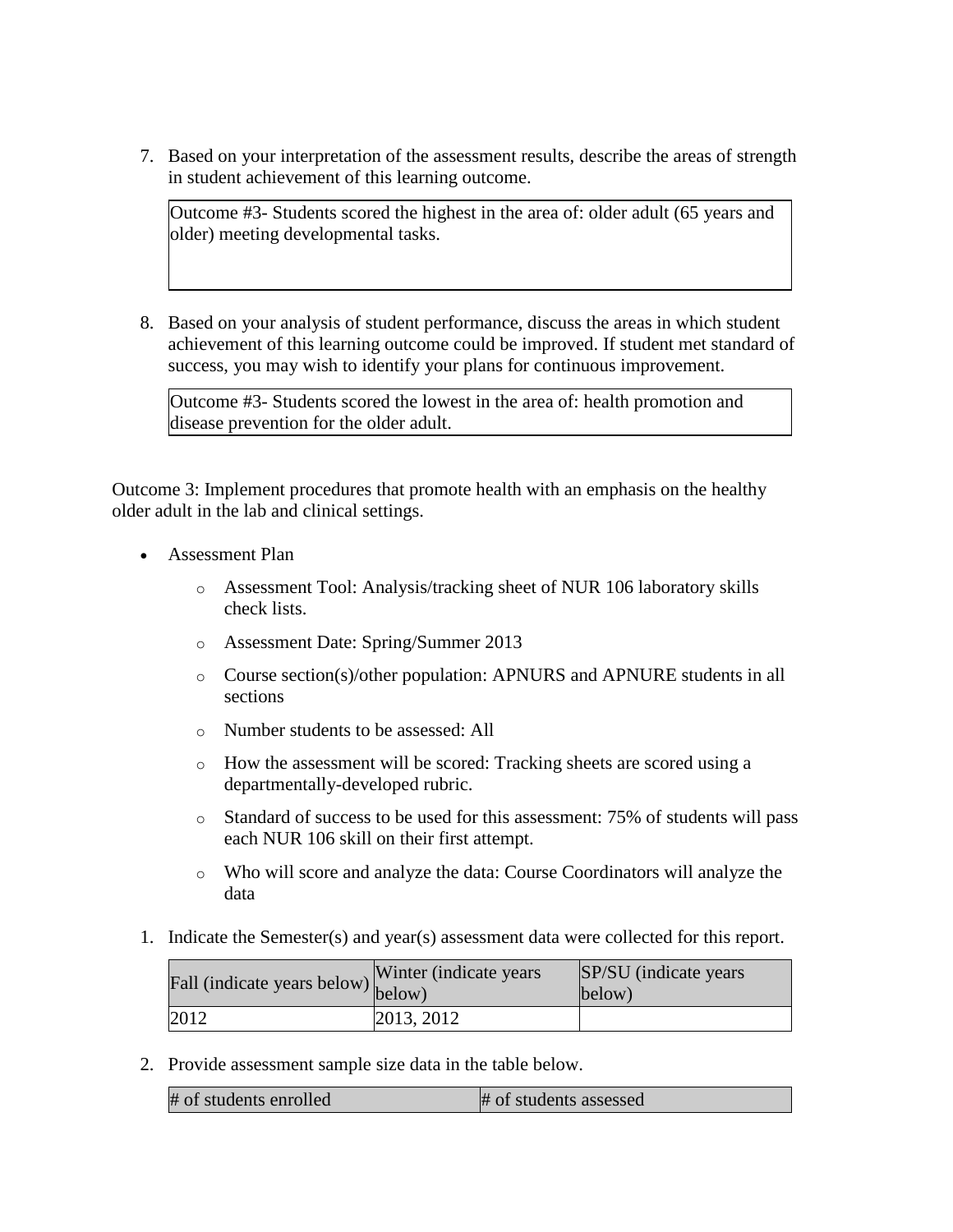|  | - 11<br>1 J J J | -- |
|--|-----------------|----|
|--|-----------------|----|

3. If the number of students assessed differs from the number of students enrolled, please explain why all enrolled students were not assessed, e.g. absence, withdrawal, or did not complete activity.

Eight (8) students did not complete or withdrew from the course.

4. Describe how students from all populations (day students on campus, DL, MM, evening, extension center sites, etc.) were included in the assessment based on your selection criteria.

All students completing NUR 106 were assessed.

5. Describe the process used to assess this outcome. Include a brief description of this tool and how it was scored.

The Analysis/Tracking Sheet for NUR 106 scored each student as a P (pass) or a NP (no pass) for each laboratory skill. It also documented the number of attempts the students made at each skill. The benchmark - 75% of students will pass NUR 106 lab skills on the first attempt.

6. Briefly describe assessment results based on data collected for this outcome and tool during the course assessment. Discuss the extent to which students achieved this learning outcome and indicate whether the standard of success was met for this outcome and tool.

Met Standard of Success: No

**Winter 2012-** 80% of students passed NUR 106 laboratory skills on their first attempt.

**Fall 2012-** 83% of students passed NUR 106 laboratory skills on their first attempt.

**Winter 2013-** 47% of students passed NUR 106 lab skills on their first attempt.

**Average of all (3) semesters-** 70% of students passed NUR 106 laboratory skills on their first attempt.

7. Based on your interpretation of the assessment results, describe the areas of strength in student achievement of this learning outcome.

Outcome #3- Students scored the highest in the area of: older adult (65 years and older) meeting developmental tasks.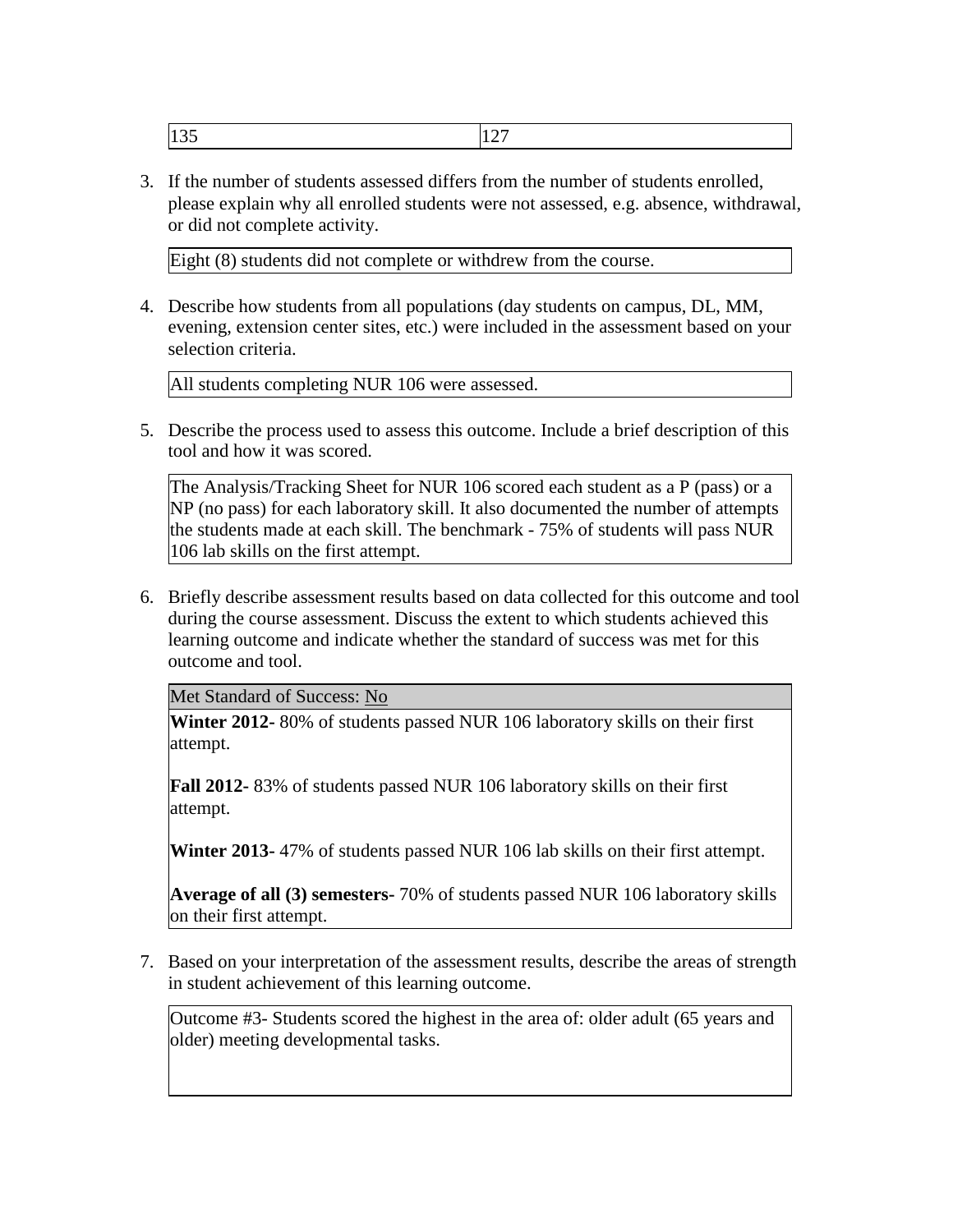8. Based on your analysis of student performance, discuss the areas in which student achievement of this learning outcome could be improved. If student met standard of success, you may wish to identify your plans for continuous improvement.

Outcome #3- Students scored the lowest in the area of: health promotion and disease prevention for the older adult.

Outcome 4: Implement procedures that maintain and promote client psychosocial and physiological integrity in the lab and clinical settings.

- Assessment Plan
	- o Assessment Tool: Analysis/tracking sheet of NUR 106 laboratory skills check lists.
	- o Assessment Date: Spring/Summer 2013
	- o Course section(s)/other population: APNURS and APNURE students in all sections
	- o Number students to be assessed: All
	- o How the assessment will be scored: Tracking sheets are scored using a departmentally-developed rubric.
	- o Standard of success to be used for this assessment: 75% of students will pass each NUR 106 skill on their first attempt.
	- o Who will score and analyze the data: Course Coordinators will analyze the data
- 1. Indicate the Semester(s) and year(s) assessment data were collected for this report.

| Fall (indicate years below) below) | Winter (indicate years) | SP/SU (indicate years)<br>below) |
|------------------------------------|-------------------------|----------------------------------|
| 2012                               | 2013, 2012              |                                  |

2. Provide assessment sample size data in the table below.

| # of students enrolled | # of students assessed |
|------------------------|------------------------|
| 135                    | $1 \wedge \neg$        |

3. If the number of students assessed differs from the number of students enrolled, please explain why all enrolled students were not assessed, e.g. absence, withdrawal, or did not complete activity.

Eight (8) students did not complete or withdrew from the course.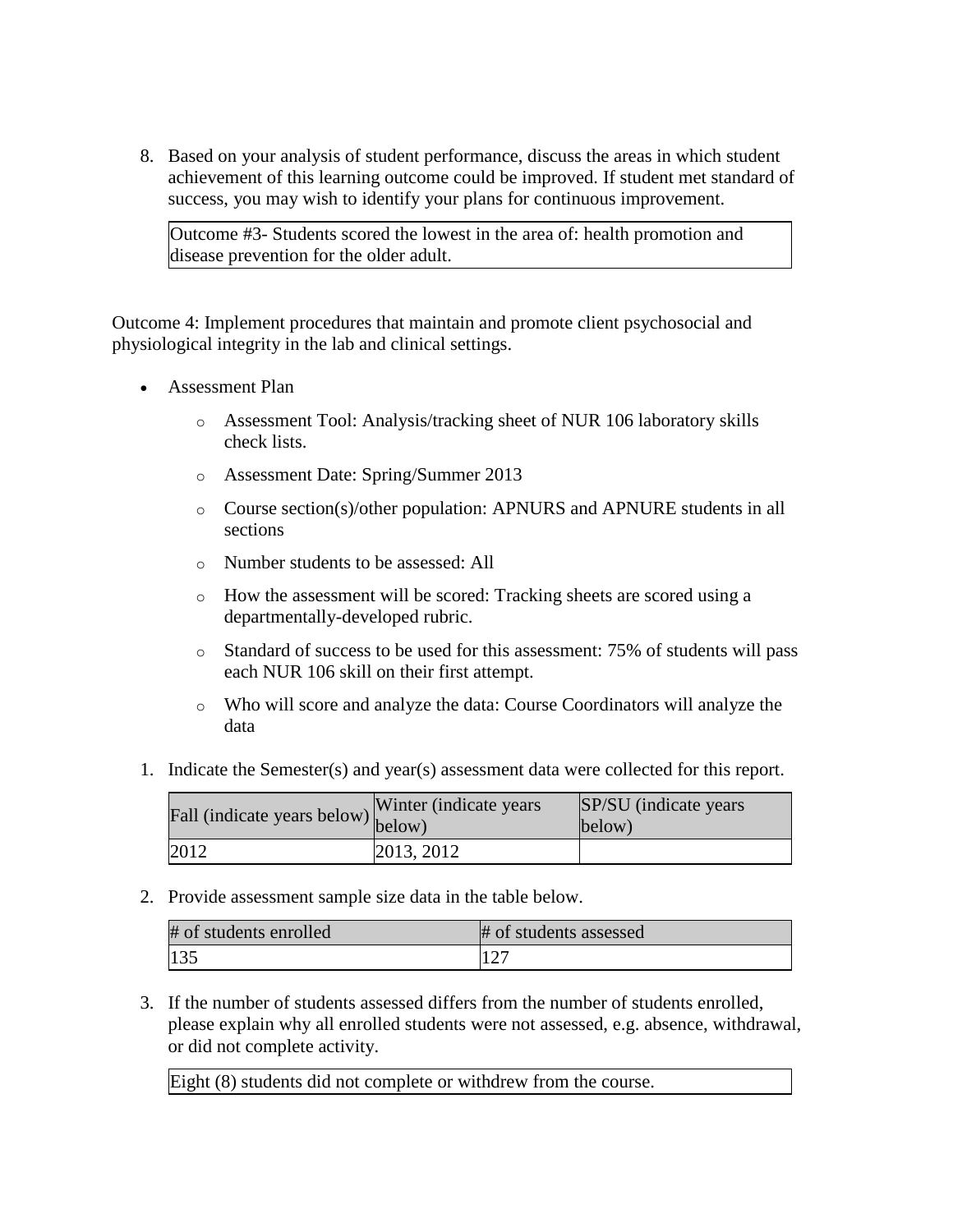4. Describe how students from all populations (day students on campus, DL, MM, evening, extension center sites, etc.) were included in the assessment based on your selection criteria.

All students completing NUR 106 were assessed.

5. Describe the process used to assess this outcome. Include a brief description of this tool and how it was scored.

The Analysis/Tracking Sheet for NUR 106 scored each student as a P (pass) or a NP (no pass) for each laboratory skill. It also documented the number of attempts the student made at each skill. The benchmark - 75% of students will pass NUR 106 lab skills on first attempt.

6. Briefly describe assessment results based on data collected for this outcome and tool during the course assessment. Discuss the extent to which students achieved this learning outcome and indicate whether the standard of success was met for this outcome and tool.

Met Standard of Success: No

**Winter 2012-** 80% of students passed NUR 106 lab skills on their first attempt.

**Fall 2012-** 83% of students passed NUR 106 lab skills on their first attempt.

**Winter 2013**- 47% of students passed NUR 106 lab skills on their first attempt.

**Average of all (3) semesters-** 70% of students passed NUR 106 lab skills on their first attempt.

7. Based on your interpretation of the assessment results, describe the areas of strength in student achievement of this learning outcome.

Outcome #4- Students scored the highest in the areas of: cultural considerations regarding pain assessment, planning client outcomes for grief, loss, and palliative care, and medical surgical asepsis.

8. Based on your analysis of student performance, discuss the areas in which student achievement of this learning outcome could be improved. If student met standard of success, you may wish to identify your plans for continuous improvement.

Outcome #4- Students scored the lowest in the areas of: therapeutic communication when responding to parental concerns, and the angry client, and respiratory management in regards to a tracheostomy.

Outcome 4: Implement procedures that maintain and promote client psychosocial and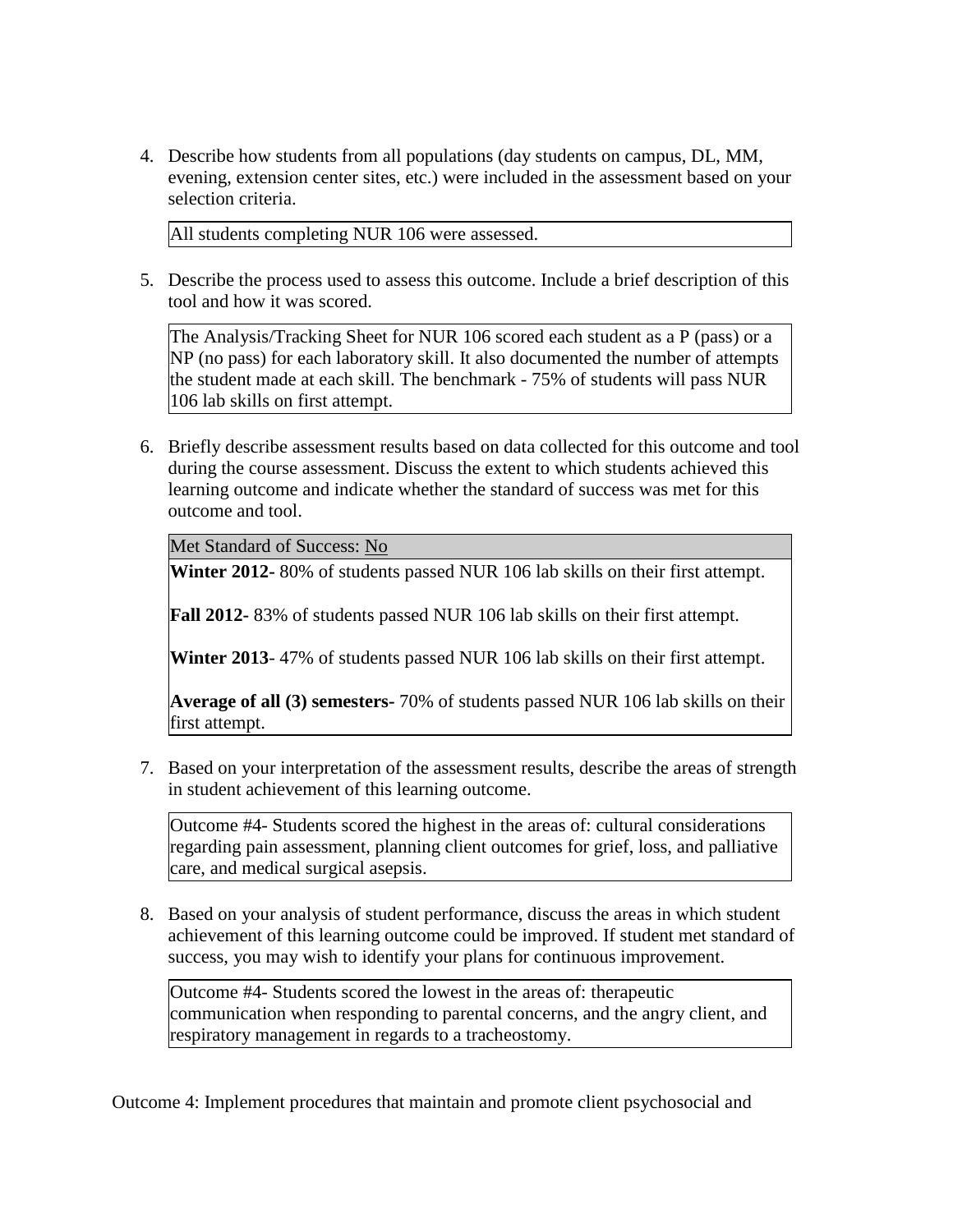physiological integrity in the lab and clinical settings.

- Assessment Plan
	- o Assessment Tool: Final Clinical Evaluation
	- o Assessment Date: Spring/Summer 2013
	- o Course section(s)/other population: APNURS and APNURE students in all sections.
	- o Number students to be assessed: All
	- o How the assessment will be scored: Final Clinical Evaluations will be scored using a departmentally-developed rubric.
	- o Standard of success to be used for this assessment: 90% of students will earn a score of pass on their final clinical evaluation.
	- o Who will score and analyze the data: Course coordinator will analyze the data.
- 1. Indicate the Semester(s) and year(s) assessment data were collected for this report.

| $\hat{F}$ all (indicate years below) below) | Winter (indicate years) | SP/SU (indicate years)<br>below) |
|---------------------------------------------|-------------------------|----------------------------------|
| 2012                                        | 2013, 2012              |                                  |

2. Provide assessment sample size data in the table below.

| # of students enrolled | # of students assessed |
|------------------------|------------------------|
| 135                    | 127                    |

3. If the number of students assessed differs from the number of students enrolled, please explain why all enrolled students were not assessed, e.g. absence, withdrawal, or did not complete activity.

Eight (8) students did not complete or withdrew from the course.

4. Describe how students from all populations (day students on campus, DL, MM, evening, extension center sites, etc.) were included in the assessment based on your selection criteria.

All students completing NUR 106 were assessed.

5. Describe the process used to assess this outcome. Include a brief description of this tool and how it was scored.

Final Clinical Evaluations were used to determine the number of students that received a P (pass) for their clinical experience. A departmentally-developed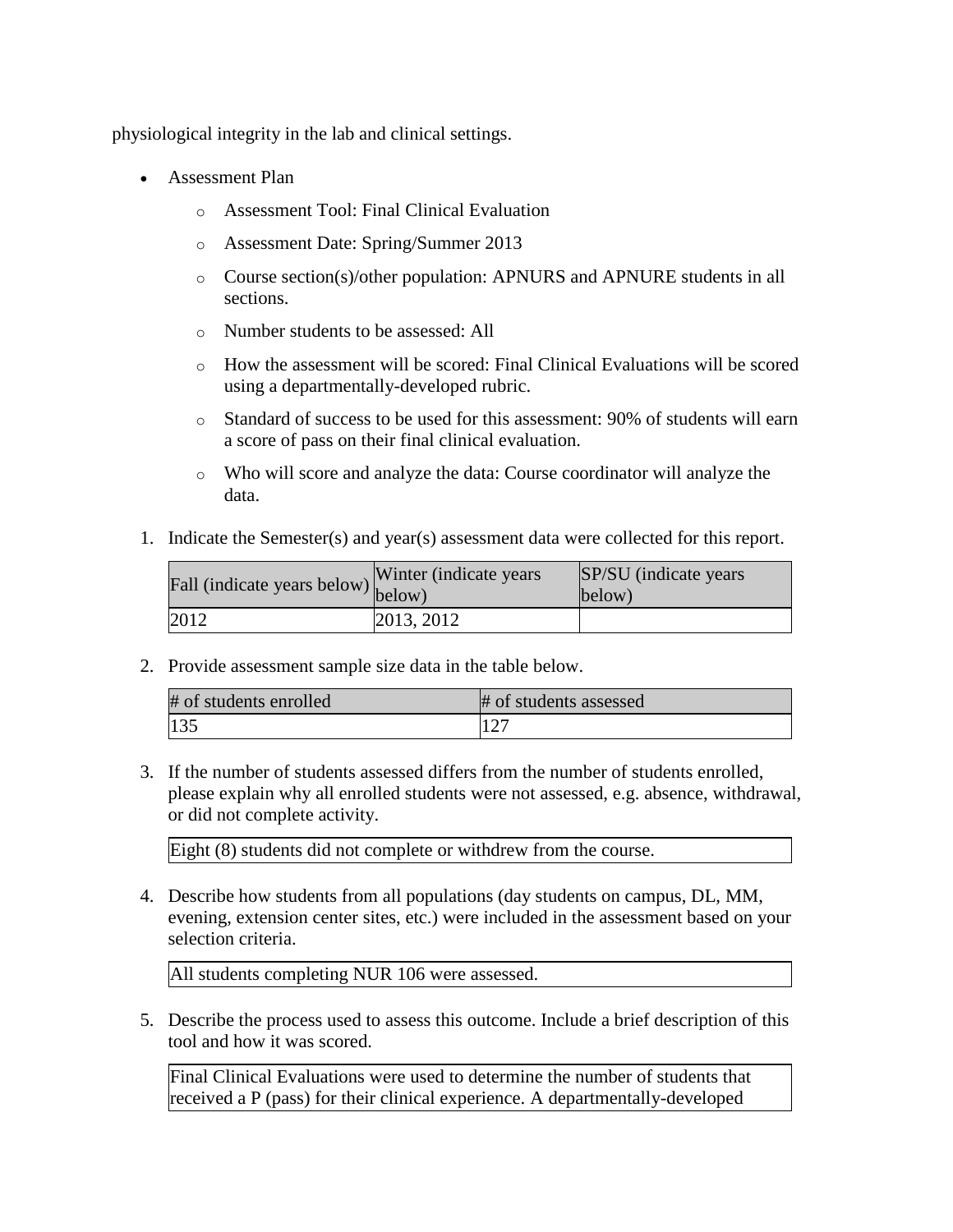rubric was used for grading. Benchmark- 90% of students will receive a P (pass) grade for clinical.

6. Briefly describe assessment results based on data collected for this outcome and tool during the course assessment. Discuss the extent to which students achieved this learning outcome and indicate whether the standard of success was met for this outcome and tool.

Met Standard of Success: Yes

**Winter 2012-** 95.5% of students passed clinical.

**Fall 2012-** 100% of students passed clinical.

**Winter 2013-** 100% of students passed clinical.

Average of all (3) semesters- 98.5% of students passed clinical.

7. Based on your interpretation of the assessment results, describe the areas of strength in student achievement of this learning outcome.

Outcome #4- Students scored the highest in the areas of: cultural considerations regarding pain assessment, planning client outcomes for grief, loss, and palliative care, and medical surgical asepsis.

8. Based on your analysis of student performance, discuss the areas in which student achievement of this learning outcome could be improved. If student met standard of success, you may wish to identify your plans for continuous improvement.

Outcome #4- Students scored the lowest in the areas of: therapeutic communication when responding to parental concerns, and the angry client, and respiratory management in regards to a tracheostomy.

Outcome 5: Manage the basic nursing care of one (1) older adult patient with well-defined needs in the extended care setting, using the nursing process, in each of the core components

- Assessment Plan
	- o Assessment Tool: Final Clinical Evaluation
	- o Assessment Date: Spring/Summer 2013
	- o Course section(s)/other population: APNURS and APNURE students in all sections.
	- o Number students to be assessed: All
	- $\circ$  How the assessment will be scored: Final Clinical Evaluations will be scored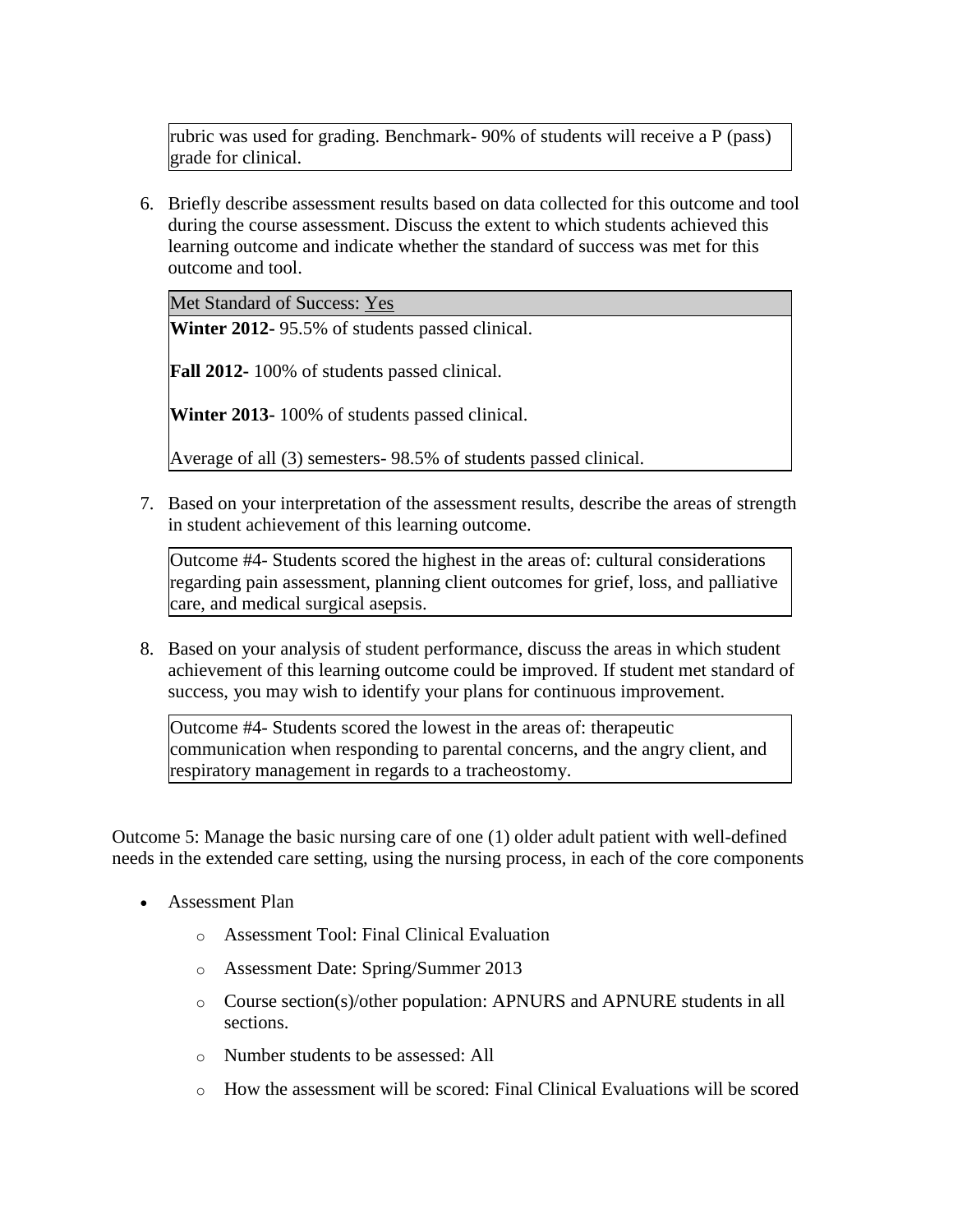using a departmentally-developed rubric.

- o Standard of success to be used for this assessment: 90% of students will earn a score of pass on their final clinical evaluation.
- o Who will score and analyze the data: Course coordinator will analyze the data.
- 1. Indicate the Semester(s) and year(s) assessment data were collected for this report.

| r'all (indicate years below) below) | Winter (indicate years) | SP/SU (indicate years)<br>below) |
|-------------------------------------|-------------------------|----------------------------------|
| 2012                                | 2012, 2013              |                                  |

2. Provide assessment sample size data in the table below.

| # of students enrolled | # of students assessed |
|------------------------|------------------------|
| $\vert$ 135            |                        |

3. If the number of students assessed differs from the number of students enrolled, please explain why all enrolled students were not assessed, e.g. absence, withdrawal, or did not complete activity.

Eight (8) students did not complete or withdrew from the course.

4. Describe how students from all populations (day students on campus, DL, MM, evening, extension center sites, etc.) were included in the assessment based on your selection criteria.

All students completing NUR 106 were assessed.

5. Describe the process used to assess this outcome. Include a brief description of this tool and how it was scored.

Final Clinical Evaluations were used to determine the number of students that received a P (pass) for their clinical experience. A departmentally-developed rubric was used for grading. Benchmark- 90% of students will receive a P (pass) grade for clinical.

6. Briefly describe assessment results based on data collected for this outcome and tool during the course assessment. Discuss the extent to which students achieved this learning outcome and indicate whether the standard of success was met for this outcome and tool.

Met Standard of Success: Yes

**Winter 2012-** 95.5% of students passed clinical.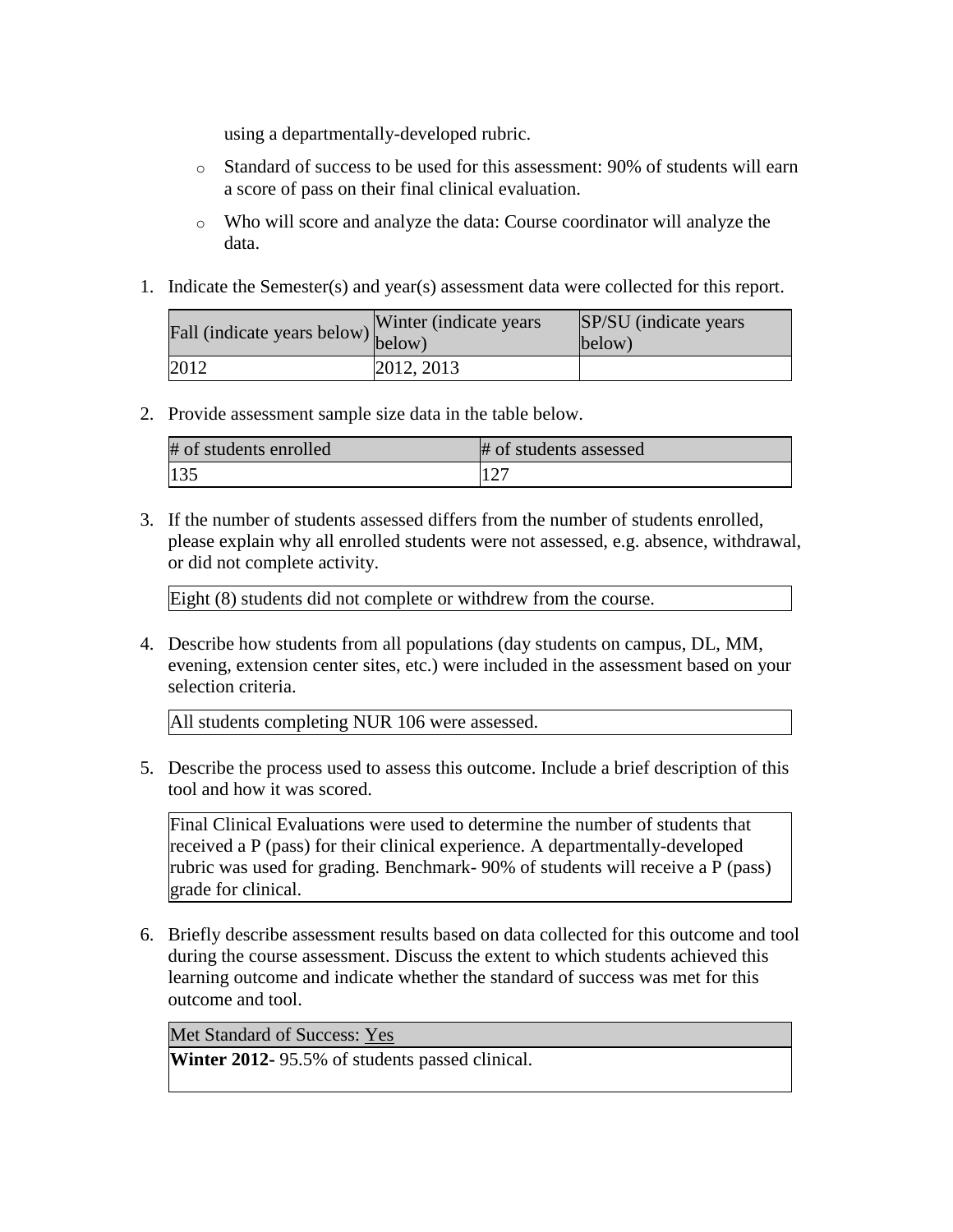**Fall 2012-** 100% of students passed clinical.

**Winter 2013**- 100% of students passed clinical.

**Average of all (3) semesters -** 98.5% of students passed clinical.

7. Based on your interpretation of the assessment results, describe the areas of strength in student achievement of this learning outcome.

Outcome #5- Students scored the highest in the areas of: assessment, nursing diagnosis, and nursing interventions.

8. Based on your analysis of student performance, discuss the areas in which student achievement of this learning outcome could be improved. If student met standard of success, you may wish to identify your plans for continuous improvement.

Outcome #5- Students scored the lowest in the areas of: client outcomes, and evaluations of outcomes.

# **II. Course Summary and Action Plans Based on Assessment Results**

1. Describe your overall impression of how this course is meeting the needs of students. Did the assessment process bring to light anything about student achievement of learning outcomes that surprised you?

Overall, I would like to see students' scoring higher on their ATI exams, as this exam is very similar to their state exam (NCLEX-RN) which they will be taking upon completion of the program. I found it interesting that there was a correlation with cohort scores on the ATI and the Analysis/Tracking Sheet. The Winter 2013 cohort scoring was particularly low on the ATI Exam, with only an average of 47% students meeting benchmark. This same cohort of students also scored particularly low on the number of students passing their lab skill on the first attempt, only 47% of the students passed their lab skills on the first attempt. The other two cohorts scored higher on the ATI, as well as they had more students pass on their first attempt at lab skills. However, there did not appear to be a correlation with ATI scores, and clinical pass rates or skill pass rates and clinical pass rates or lab skill pass rate and pass rates. I was surprised to see students scoring particularly low in the areas of: reporting of incidents, and irregular occurrences, therapeutic communication in dealing with parents and the angry client. Students also scored low in the area of health promotion and disease prevention of the older adult. This may be due to the fact that the nursing program used to have an entire course devoted to the older adult, NUR 100 - Nursing care of the Older Adult, but it was recently consolidated into NUR 106, decreasing the amount of exposure students have to "older adult" curriculum.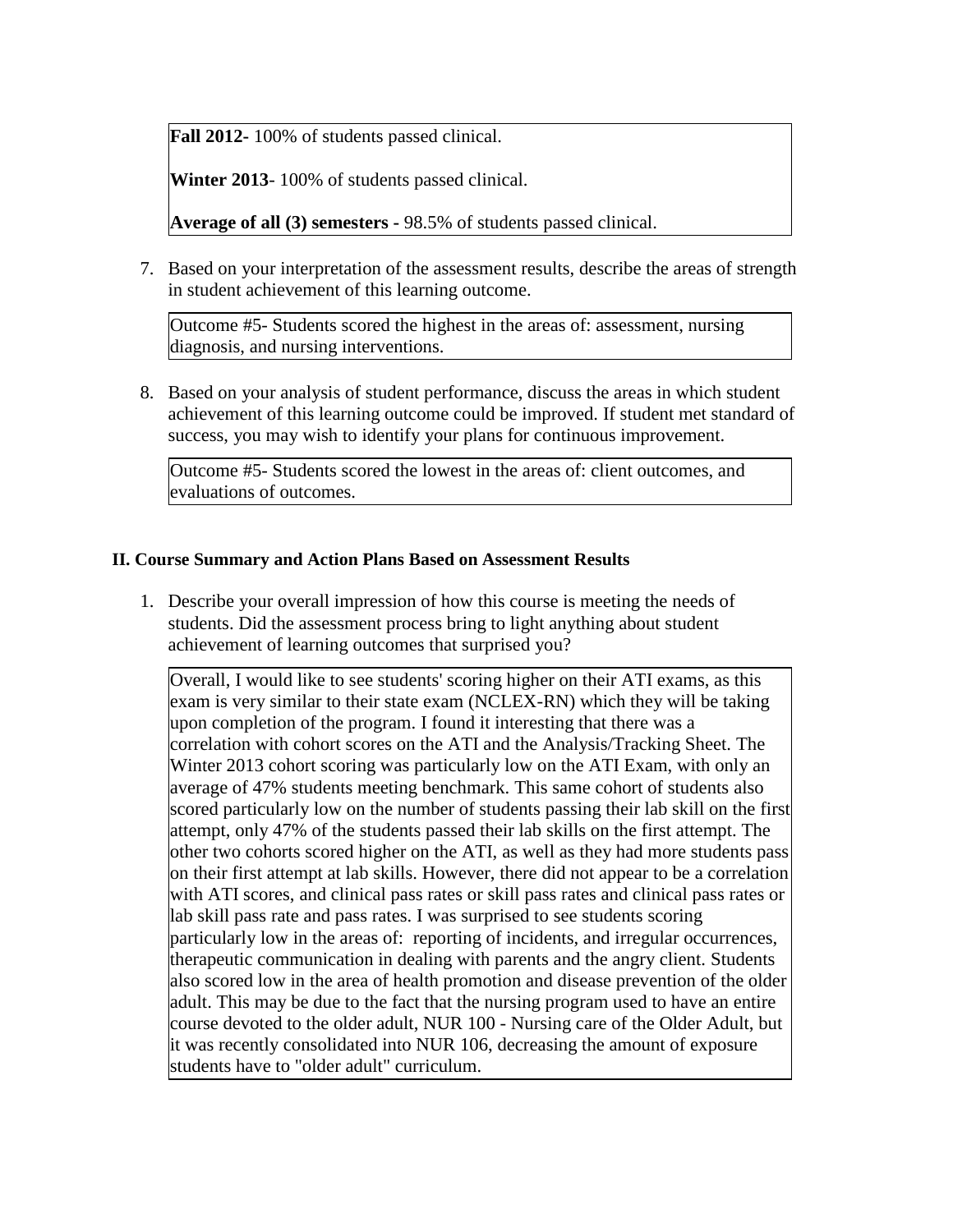2. Describe when and how this information, including the action plan, was or will be shared with Departmental Faculty.

The course assessment as well as the action plan will be shared at the next available Nursing Faculty Meeting.

3.

Intended Change(s)

| <b>Intended Change</b> | Description of the<br>change                                                                                                                 | Rationale                                                                                                                                                                                                                                                                                                                                                                                          | Implementation<br>Date |
|------------------------|----------------------------------------------------------------------------------------------------------------------------------------------|----------------------------------------------------------------------------------------------------------------------------------------------------------------------------------------------------------------------------------------------------------------------------------------------------------------------------------------------------------------------------------------------------|------------------------|
| <b>Assessment Tool</b> | I will be adding<br>more "Practice<br>Quiz" questions in<br>relation to the older<br>adult, and disease<br>prevention of the<br>older adult. | <b>Students must</b><br>complete "Practice<br>Quizzes" weekly in<br>order to progress in<br>the course. More<br>exposure to<br>questions related to<br>the older adult as<br>well as disease<br>prevention in the<br>older adult will<br>assist in their<br>overall retention of<br>the information.                                                                                               | 2014                   |
| Course<br>Assignments  | I will be<br>incorporating an<br>"Incident Report"<br>assignment in the<br>lab.                                                              | <b>Incident Reporting</b><br>is currently<br>included in the<br>students reading<br>assignments, but the<br>students do not<br>actually have any<br>"hands on"<br>experience with<br>filling out an<br>"Incident<br>Report". The<br>assignment in lab<br>would allow them<br>to become more<br>familiar with a basic<br>"Incident Report",<br>as well as know<br>how to fill one out<br>correctly. | 2014                   |